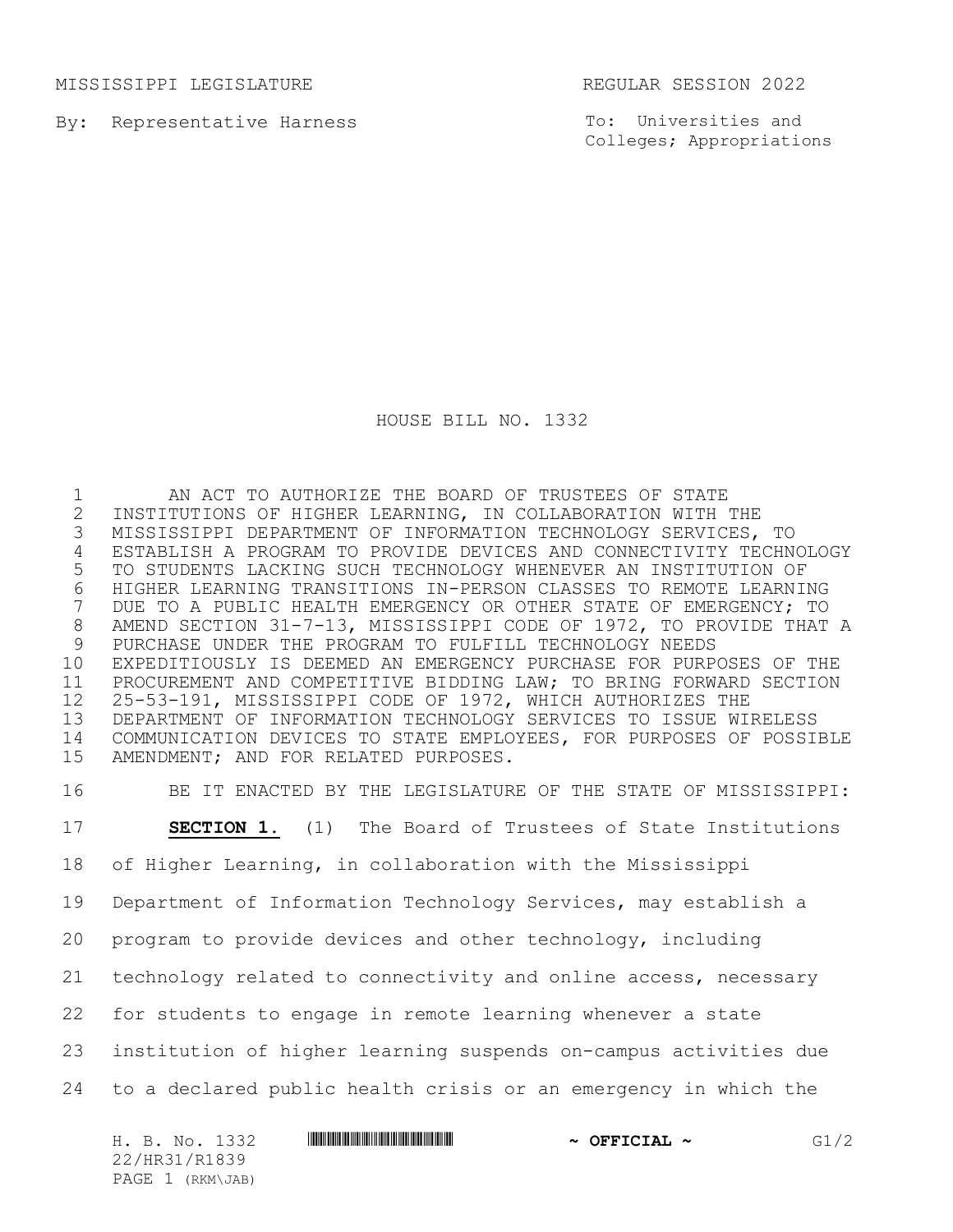Governor has declared a disaster or state of emergency under the laws of this state or the President of the United States has declared an emergency or major disaster to exist in this state.

 (2) If a state institution of higher learning, in its determination or pursuant to a mandatory order issued by a public official or governing body, transitions all in-person classes on the institution's campuses to remote instruction in response to a public health crisis or state of emergency, the institution may expend such funds as may be necessary to procure devices and related technology to ensure that any student who personally does not have access to the necessary technology is able to continue the student's classes during the period that instruction is delivered via distance learning methods.

 (3) A student desiring technology devices or connectivity and online access under this section must demonstrate to the satisfaction of the state institution of higher learning in which the student is enrolled that the student does not possess the requisite technology and that without assistance, the student will not be able to continue in courses that have transitioned to distance learning.

 (4) The following are eligible expenses that may be incurred by a state institution of higher learning under this section:

 (a) Costs for laptop computers, tablets, assisted learning devices or other devices that can be used personally by a student in the student's home;

| H. B. No. 1332   | $\sim$ OFFICIAL $\sim$ |
|------------------|------------------------|
| 22/HR31/R1839    |                        |
| PAGE 2 (RKM\JAB) |                        |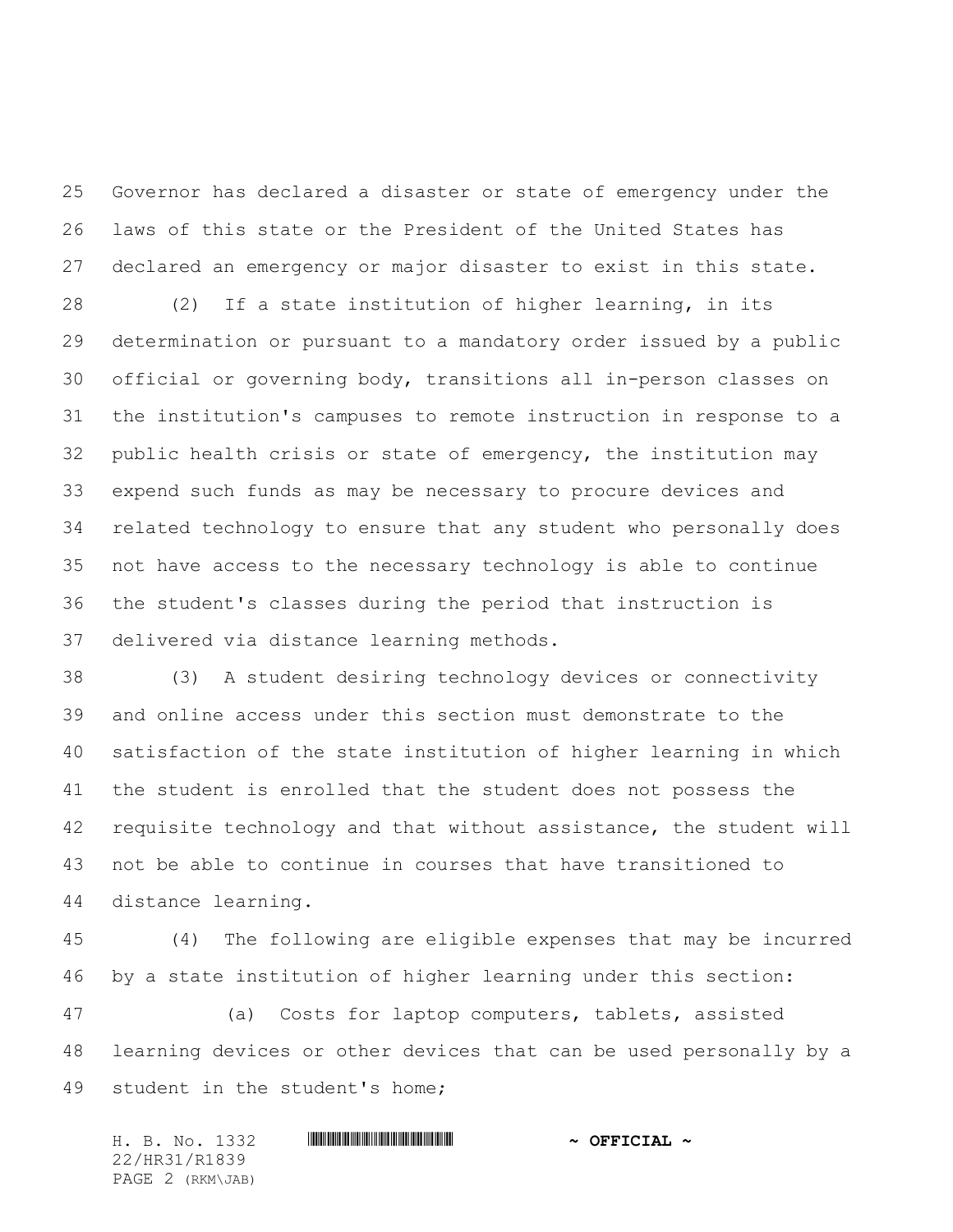(b) Costs for the purchase and installation of hardware to provide for or enhance the Internet connectivity of a student, including the cost of establishing personal or centrally located hotspots; and

 (c) Costs associated with providing technical assistance related to the use of devices, connectivity and other relevant components of distance learning to students.

 **SECTION 2.** Section 31-7-13, Mississippi Code of 1972, is amended as follows:

 31-7-13. All agencies and governing authorities shall purchase their commodities and printing; contract for garbage collection or disposal; contract for solid waste collection or disposal; contract for sewage collection or disposal; contract for public construction; and contract for rentals as herein provided.

 (a) **Bidding procedure for purchases not over \$5,000.00.** Purchases which do not involve an expenditure of more than Five Thousand Dollars (\$5,000.00), exclusive of freight or shipping charges, may be made without advertising or otherwise requesting competitive bids. However, nothing contained in this paragraph (a) shall be construed to prohibit any agency or governing authority from establishing procedures which require competitive bids on purchases of Five Thousand Dollars (\$5,000.00) or less.

 (b) **Bidding procedure for purchases over \$5,000.00 but not over \$50,000.00.** Purchases which involve an expenditure of more than Five Thousand Dollars (\$5,000.00) but not more than

| H. B. No. 1332   | $\sim$ OFFICIAL $\sim$ |
|------------------|------------------------|
| 22/HR31/R1839    |                        |
| PAGE 3 (RKM\JAB) |                        |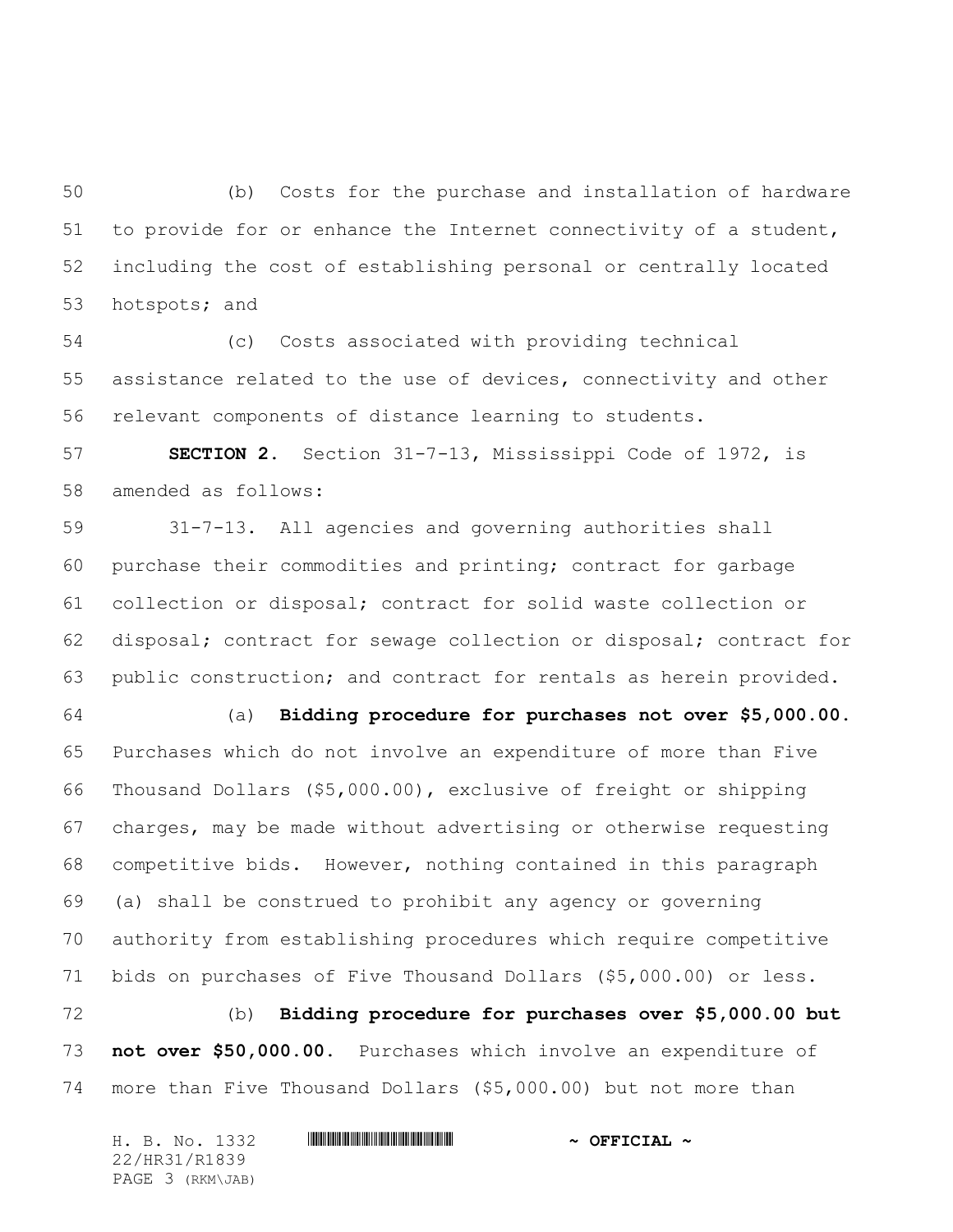Fifty Thousand Dollars (\$50,000.00), exclusive of freight and shipping charges, may be made from the lowest and best bidder without publishing or posting advertisement for bids, provided at least two (2) competitive written bids have been obtained. Any state agency or community/junior college purchasing commodities or procuring construction pursuant to this paragraph (b) may authorize its purchasing agent, or his designee, to accept the lowest competitive written bid under Fifty Thousand Dollars (\$50,000.00). Any governing authority purchasing commodities pursuant to this paragraph (b) may authorize its purchasing agent, or his designee, with regard to governing authorities other than counties, or its purchase clerk, or his designee, with regard to counties, to accept the lowest and best competitive written bid. Such authorization shall be made in writing by the governing authority and shall be maintained on file in the primary office of the agency and recorded in the official minutes of the governing authority, as appropriate. The purchasing agent or the purchase clerk, or his designee, as the case may be, and not the governing authority, shall be liable for any penalties and/or damages as may be imposed by law for any act or omission of the purchasing agent or purchase clerk, or his designee, constituting a violation of law in accepting any bid without approval by the governing authority. The term "competitive written bid" shall mean a bid submitted on a bid form furnished by the buying agency or governing authority and signed by authorized personnel

22/HR31/R1839 PAGE 4 (RKM\JAB)

### H. B. No. 1332 \*HR31/R1839\* **~ OFFICIAL ~**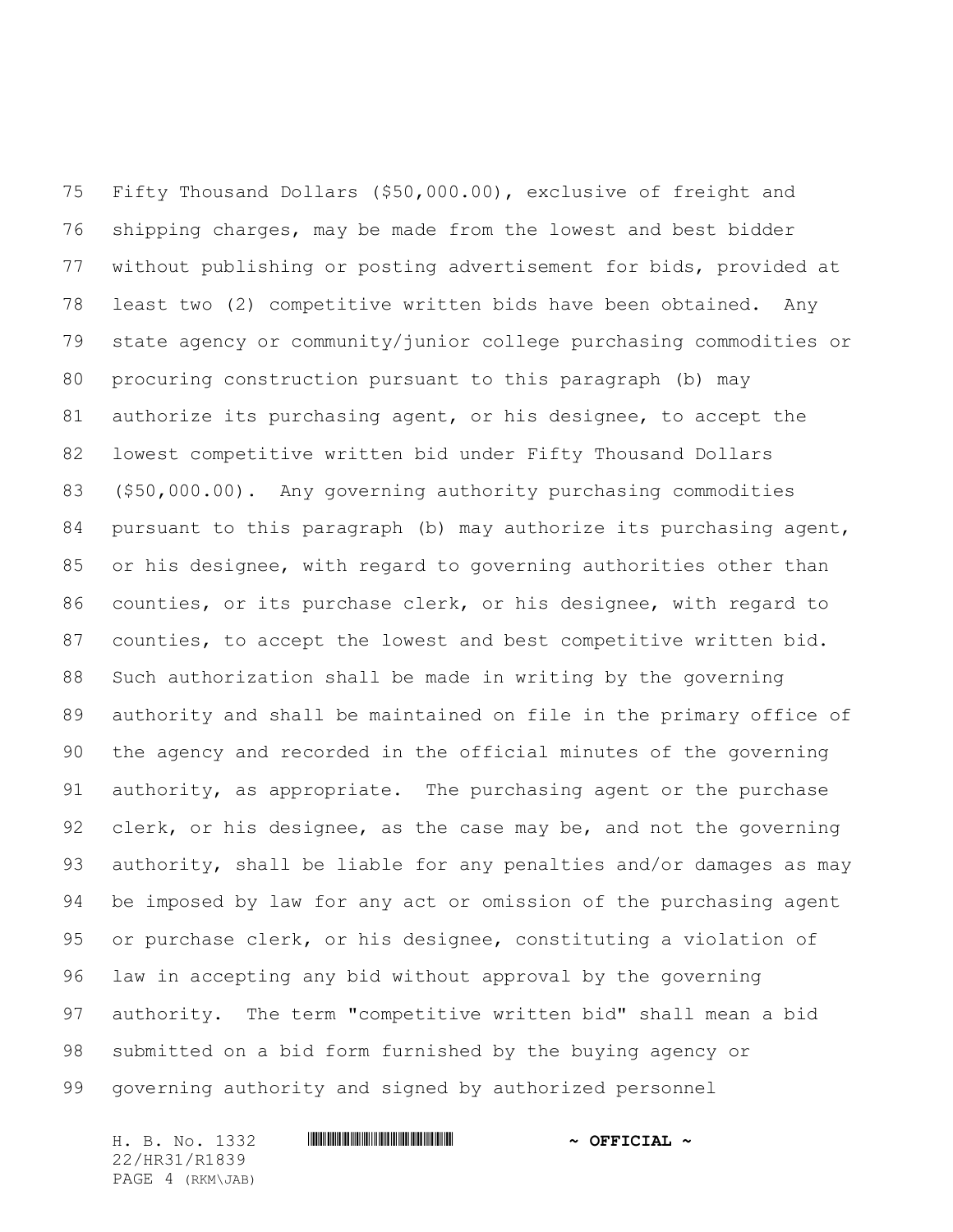representing the vendor, or a bid submitted on a vendor's letterhead or identifiable bid form and signed by authorized personnel representing the vendor. "Competitive" shall mean that the bids are developed based upon comparable identification of the needs and are developed independently and without knowledge of other bids or prospective bids. Any bid item for construction in excess of Five Thousand Dollars (\$5,000.00) shall be broken down by components to provide detail of component description and pricing. These details shall be submitted with the written bids and become part of the bid evaluation criteria. Bids may be submitted by facsimile, electronic mail or other generally accepted method of information distribution. Bids submitted by electronic transmission shall not require the signature of the vendor's representative unless required by agencies or governing authorities.

- 
- 

# (c) **Bidding procedure for purchases over \$50,000.00.** (i) **Publication requirement.**

 1. Purchases which involve an expenditure of more than Fifty Thousand Dollars (\$50,000.00), exclusive of freight and shipping charges, may be made from the lowest and best bidder after advertising for competitive bids once each week for two (2) consecutive weeks in a regular newspaper published in the county or municipality in which such agency or governing authority is located. However, all American Recovery and Reinvestment Act projects in excess of Twenty-five Thousand Dollars (\$25,000.00)

| H. B. No. 1332   | $\sim$ OFFICIAL $\sim$ |
|------------------|------------------------|
| 22/HR31/R1839    |                        |
| PAGE 5 (RKM\JAB) |                        |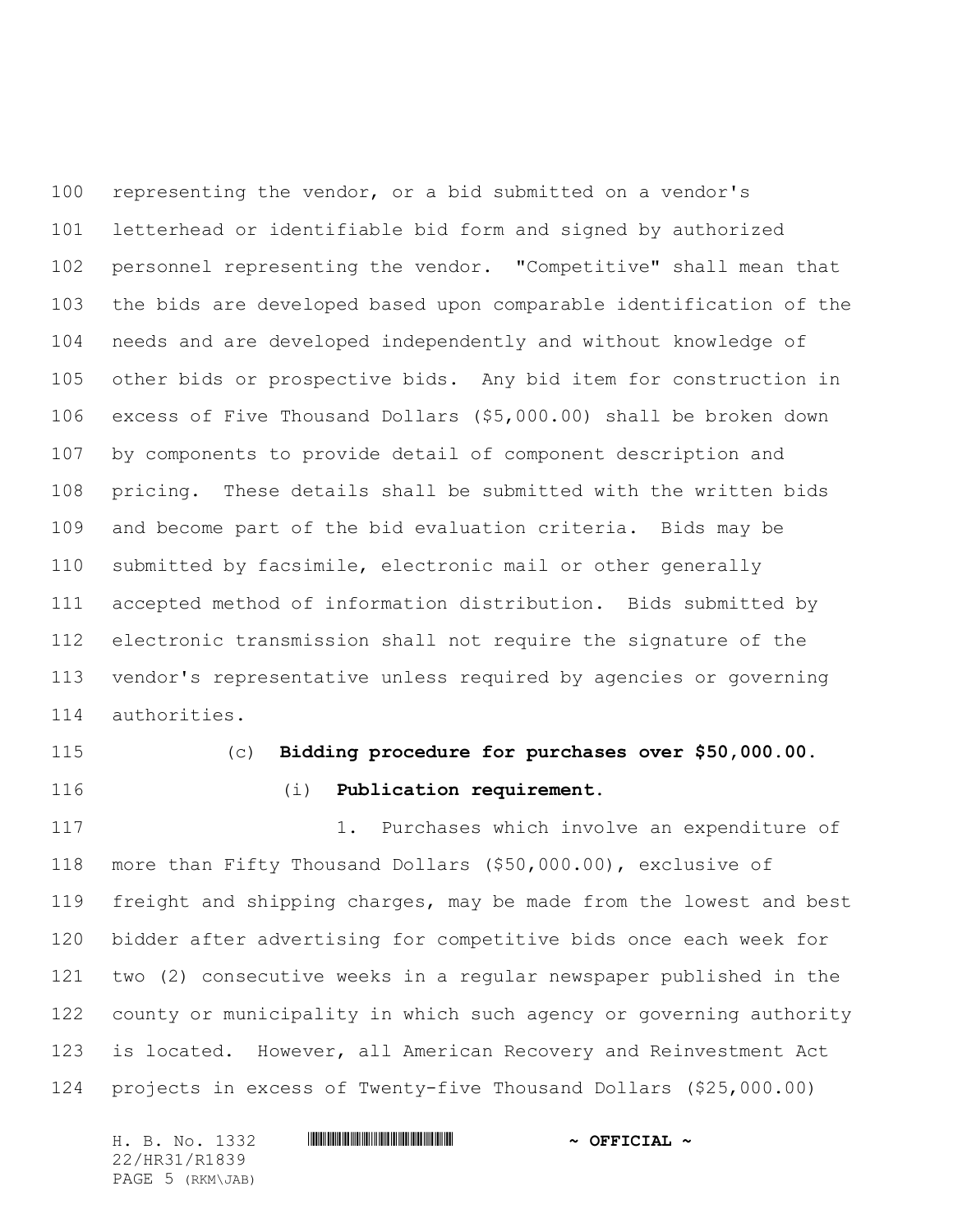shall be bid. All references to American Recovery and Reinvestment Act projects in this section shall not apply to programs identified in Division B of the American Recovery and Reinvestment Act.

129 2. Reverse auctions shall be the primary method for receiving bids during the bidding process. If a purchasing entity determines that a reverse auction is not in the best interest of the state, then that determination must be approved by the Public Procurement Review Board. The purchasing entity shall submit a detailed explanation of why a reverse auction would not be in the best interest of the state and present an alternative process to be approved by the Public Procurement Review Board. If the Public Procurement Review Board authorizes the purchasing entity to solicit bids with a method other than reverse auction, then the purchasing entity may designate the other methods by which the bids will be received, including, but not limited to, bids sealed in an envelope, bids received 142 electronically in a secure system, or bids received by any other method that promotes open competition and has been approved by the Office of Purchasing and Travel. However, reverse auction shall not be used for any public contract for design or construction of public facilities, including buildings, roads and bridges and term contracts as provided in paragraph (n) of this section. The Public Procurement Review Board must approve any contract entered

22/HR31/R1839 PAGE 6 (RKM\JAB)

#### H. B. No. 1332 \*HR31/R1839\* **~ OFFICIAL ~**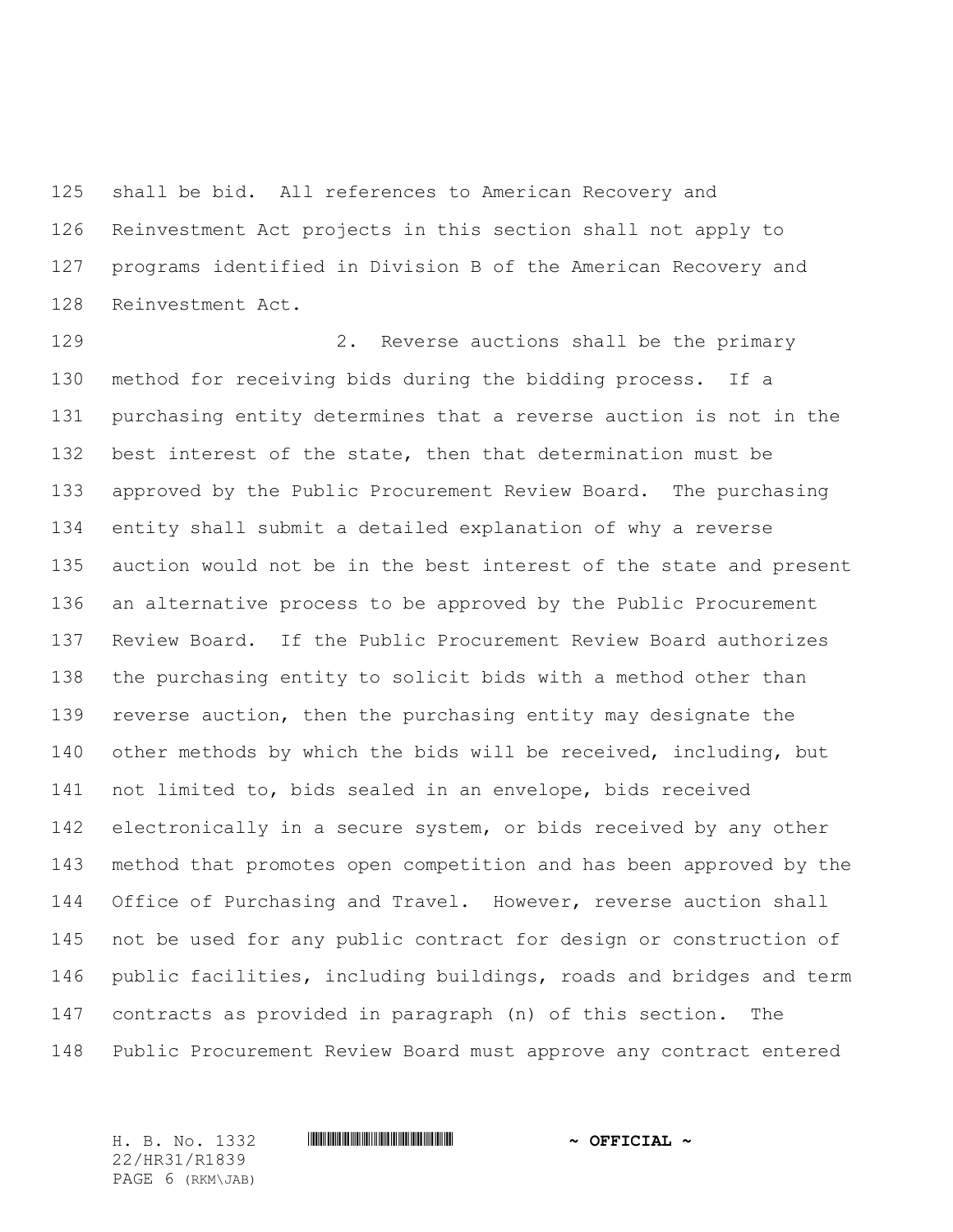into by alternative process. The provisions of this item 2 shall not apply to the individual state institutions of higher learning.

 3. The date as published for the bid opening shall not be less than seven (7) working days after the last published notice; however, if the purchase involves a construction project in which the estimated cost is in excess of Fifty Thousand Dollars (\$50,000.00), such bids shall not be opened in less than fifteen (15) working days after the last notice is published and the notice for the purchase of such construction shall be published once each week for two (2) consecutive weeks. However, all American Recovery and Reinvestment Act projects in excess of Twenty-five Thousand Dollars (\$25,000.00) shall be bid. For any projects in excess of Twenty-five Thousand Dollars (\$25,000.00) under the American Recovery and Reinvestment Act, publication shall be made one (1) time and the bid opening for construction projects shall not be less than ten (10) working days after the date of the published notice. The notice of intention to let contracts or purchase equipment shall state the time and place at which bids shall be received, list the contracts to be made or types of equipment or supplies to be purchased, and, if all plans and/or specifications are not published, refer to the plans and/or specifications on file. If there is no newspaper published in the county or municipality, then such notice shall be given by posting same at the courthouse, or for municipalities at the city hall, and at two (2) other public places in the county or municipality,

22/HR31/R1839 PAGE 7 (RKM\JAB)

#### H. B. No. 1332 **HRIBINIAN CONSERVANCE AND A OFFICIAL ~**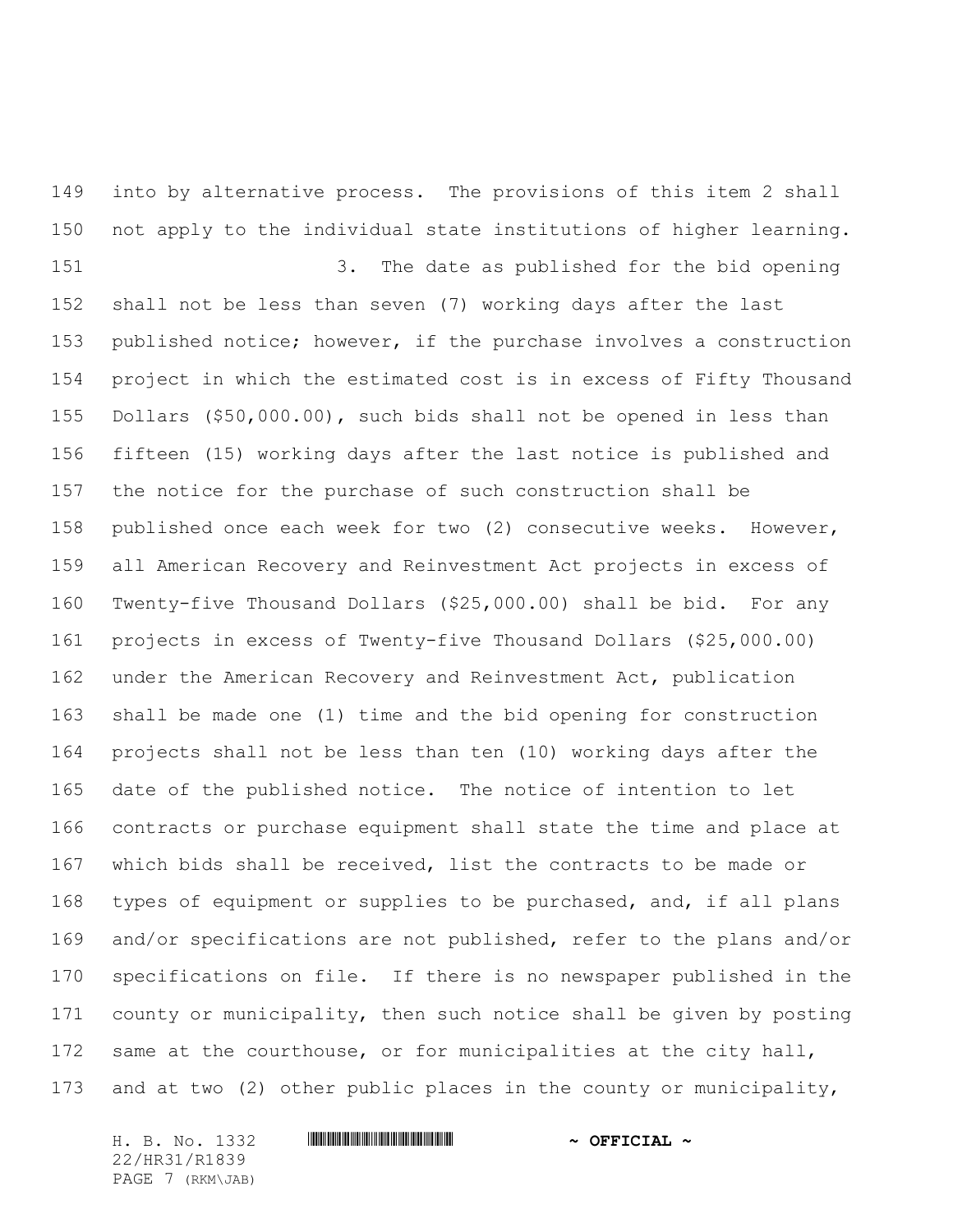and also by publication once each week for two (2) consecutive weeks in some newspaper having a general circulation in the county or municipality in the above-provided manner. On the same date that the notice is submitted to the newspaper for publication, the agency or governing authority involved shall mail written notice to, or provide electronic notification to the main office of the Mississippi Procurement Technical Assistance Program under the Mississippi Development Authority that contains the same information as that in the published notice. Submissions received by the Mississippi Procurement Technical Assistance Program for projects funded by the American Recovery and Reinvestment Act shall be displayed on a separate and unique Internet web page accessible to the public and maintained by the Mississippi Development Authority for the Mississippi Procurement Technical Assistance Program. Those American Recovery and Reinvestment Act related submissions shall be publicly posted within twenty-four (24) hours of receipt by the Mississippi Development Authority and the bid opening shall not occur until the submission has been posted for ten (10) consecutive days. The Department of Finance and Administration shall maintain information regarding contracts and other expenditures from the American Recovery and Reinvestment Act, on a unique Internet web page accessible to the public. The Department of Finance and Administration shall promulgate rules regarding format, content and deadlines, unless otherwise specified by law, of the posting of award notices, contract

22/HR31/R1839 PAGE 8 (RKM\JAB)

#### H. B. No. 1332 **HRIBINIAN CONSERVANCE AND A OFFICIAL ~**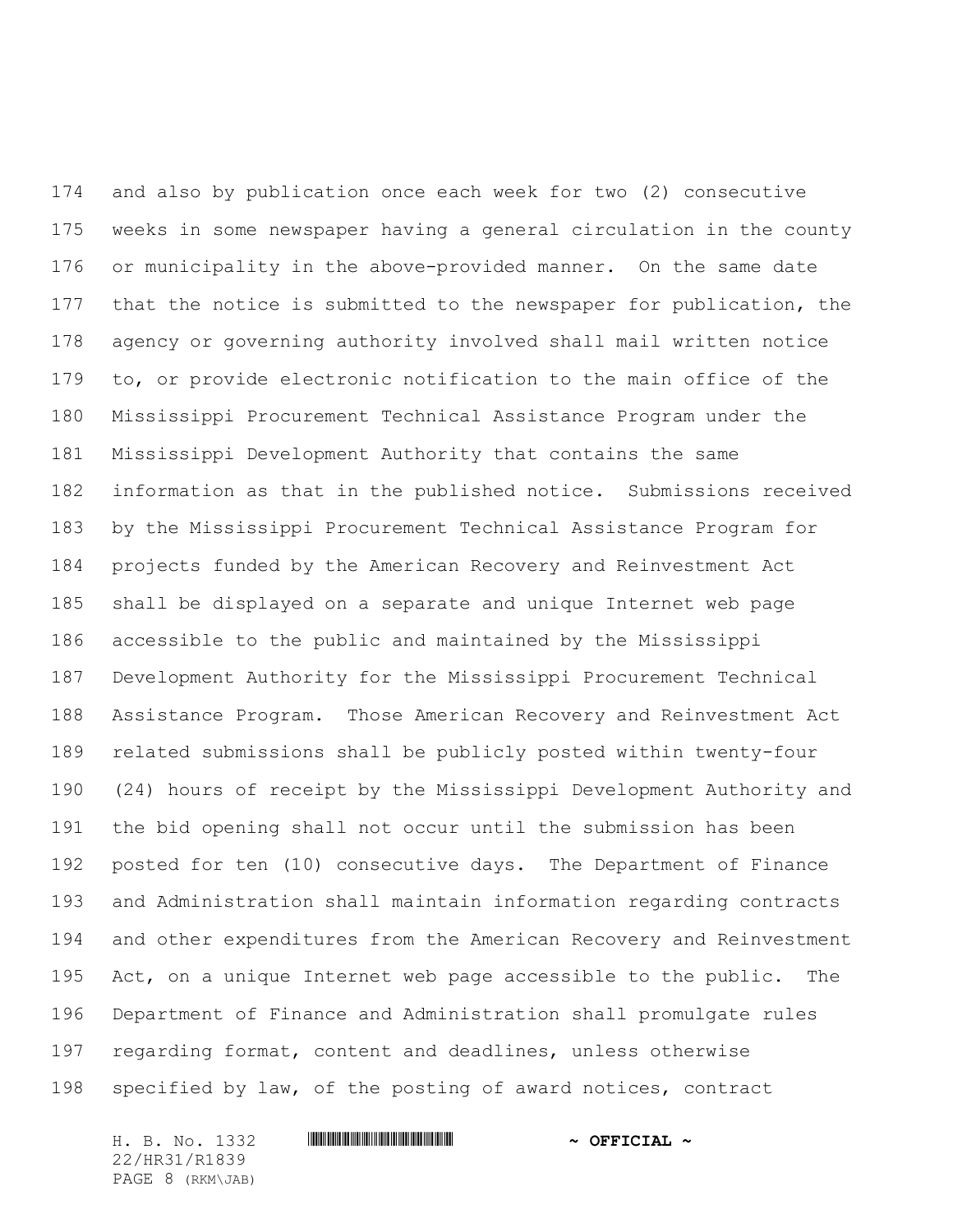execution and subsequent amendments, links to the contract documents, expenditures against the awarded contracts and general expenditures of funds from the American Recovery and Reinvestment Act. Within one (1) working day of the contract award, the agency or governing authority shall post to the designated web page maintained by the Department of Finance and Administration, notice of the award, including the award recipient, the contract amount, and a brief summary of the contract in accordance with rules promulgated by the department. Within one (1) working day of the contract execution, the agency or governing authority shall post to the designated web page maintained by the Department of Finance and Administration a summary of the executed contract and make a copy of the appropriately redacted contract documents available for linking to the designated web page in accordance with the rules promulgated by the department. The information provided by the agency or governing authority shall be posted to the web page for the duration of the American Recovery and Reinvestment Act funding or until the project is completed, whichever is longer.

 (ii) **Bidding process amendment procedure.** If all plans and/or specifications are published in the notification, then the plans and/or specifications may not be amended. If all plans and/or specifications are not published in the notification, then amendments to the plans/specifications, bid opening date, bid opening time and place may be made, provided that the agency or governing authority maintains a list of all prospective bidders

H. B. No. 1332 **HRIBINIAN CONSERVANCE AND A OFFICIAL ~** 22/HR31/R1839 PAGE 9 (RKM\JAB)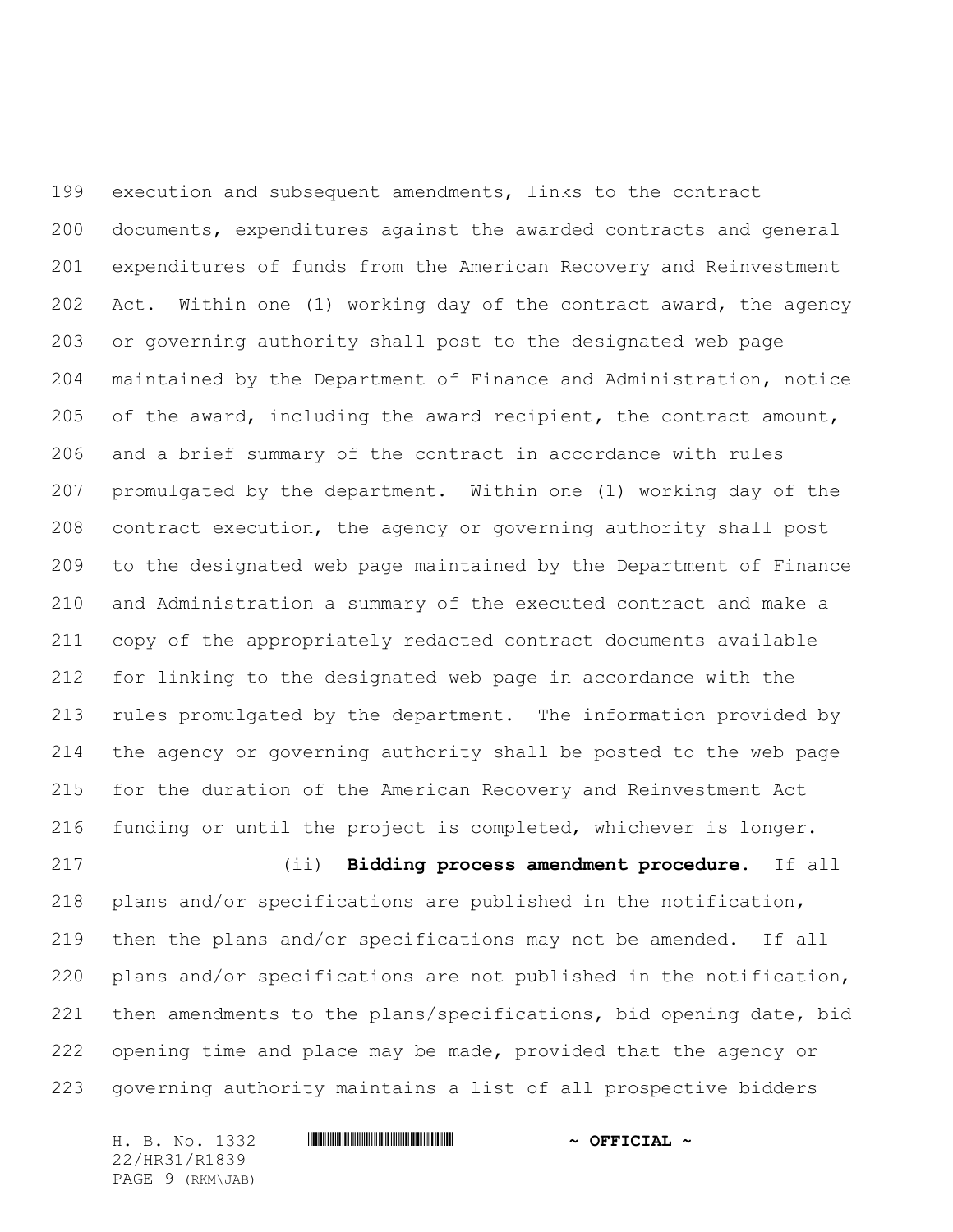who are known to have received a copy of the bid documents and all such prospective bidders are sent copies of all amendments. This notification of amendments may be made via mail, facsimile, electronic mail or other generally accepted method of information distribution. No addendum to bid specifications may be issued within two (2) working days of the time established for the receipt of bids unless such addendum also amends the bid opening to a date not less than five (5) working days after the date of the addendum.

 (iii) **Filing requirement.** In all cases involving governing authorities, before the notice shall be published or posted, the plans or specifications for the construction or equipment being sought shall be filed with the clerk of the board 237 of the governing authority. In addition to these requirements, a bid file shall be established which shall indicate those vendors to whom such solicitations and specifications were issued, and such file shall also contain such information as is pertinent to the bid.

## (iv) **Specification restrictions.**

 1. Specifications pertinent to such bidding shall be written so as not to exclude comparable equipment of domestic manufacture.However, if valid justification is presented, the Department of Finance and Administration or the board of a governing authority may approve a request for specific equipment necessary to perform a specific job. Further, such

H. B. No. 1332 **HRIBINIAN CONSERVANCE AND A OFFICIAL ~** 22/HR31/R1839 PAGE 10 (RKM\JAB)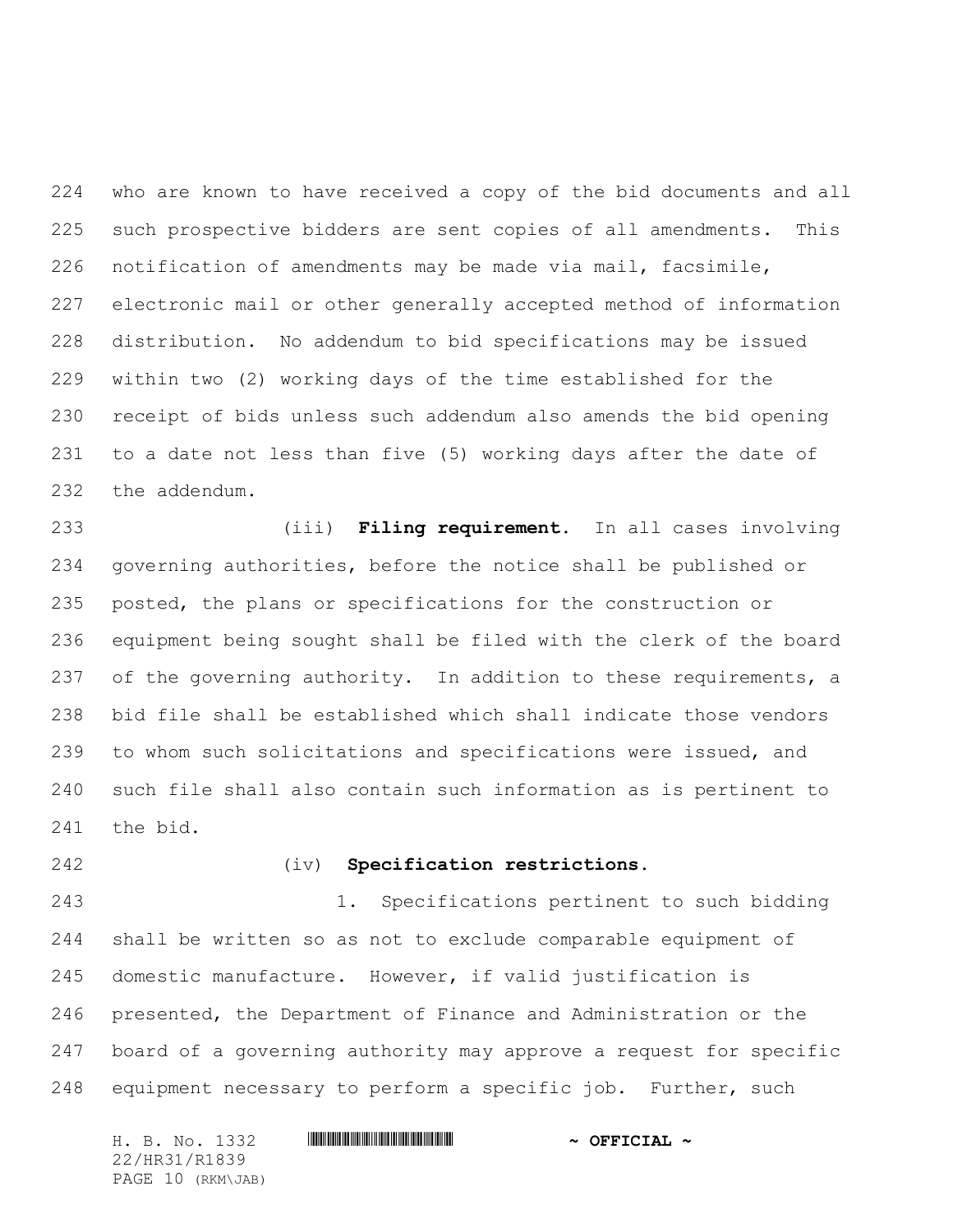justification, when placed on the minutes of the board of a governing authority, may serve as authority for that governing authority to write specifications to require a specific item of equipment needed to perform a specific job. In addition to these requirements, from and after July 1, 1990, vendors of relocatable classrooms and the specifications for the purchase of such relocatable classrooms published by local school boards shall meet all pertinent regulations of the State Board of Education, including prior approval of such bid by the State Department of Education.

 2. Specifications for construction projects may include an allowance for commodities, equipment, furniture, construction materials or systems in which prospective bidders are instructed to include in their bids specified amounts for such items so long as the allowance items are acquired by the vendor in a commercially reasonable manner and approved by the agency/governing authority. Such acquisitions shall not be made to circumvent the public purchasing laws.

 (v) **Electronic bids.** Agencies and governing authorities shall provide a secure electronic interactive system for the submittal of bids requiring competitive bidding that shall be an additional bidding option for those bidders who choose to submit their bids electronically. The Department of Finance and Administration shall provide, by regulation, the standards that agencies must follow when receiving electronic bids. Agencies and

H. B. No. 1332 \*HR31/R1839\* **~ OFFICIAL ~** 22/HR31/R1839 PAGE 11 (RKM\JAB)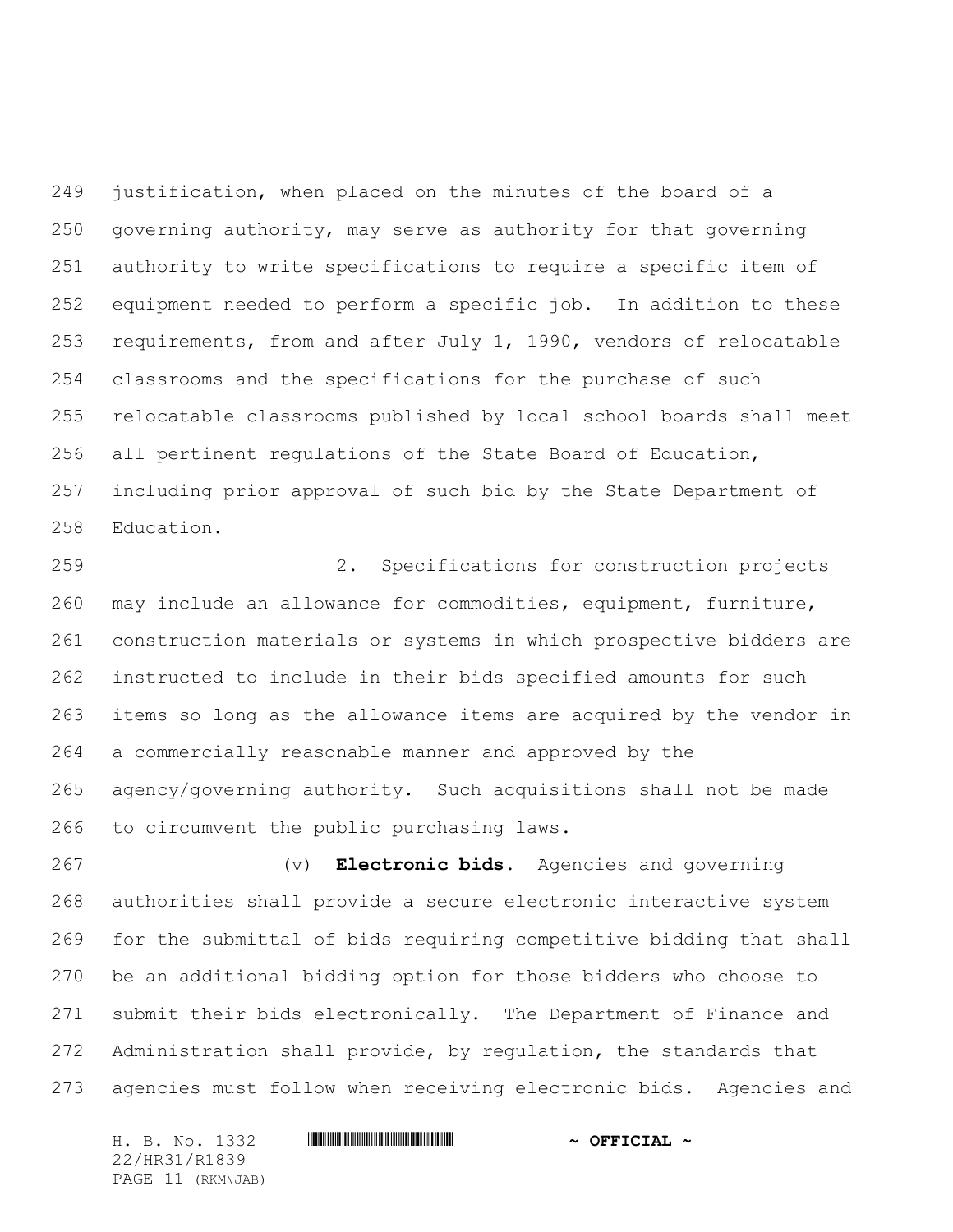governing authorities shall make the appropriate provisions necessary to accept electronic bids from those bidders who choose to submit their bids electronically for all purchases requiring competitive bidding under this section. Any special condition or requirement for the electronic bid submission shall be specified in the advertisement for bids required by this section. Agencies or governing authorities that are currently without available high speed Internet access shall be exempt from the requirement of this subparagraph (v) until such time that high speed Internet access becomes available. Any county having a population of less than twenty thousand (20,000) shall be exempt from the provisions of 285 this subparagraph  $(v)$ . Any municipality having a population of less than ten thousand (10,000) shall be exempt from the provisions of this subparagraph (v). The provisions of this subparagraph (v) shall not require any bidder to submit bids electronically. When construction bids are submitted electronically, the requirement for including a certificate of responsibility, or a statement that the bid enclosed does not exceed Fifty Thousand Dollars (\$50,000.00), on the exterior of the bid envelope as indicated in Section 31-3-21(1) and (2) shall be deemed in compliance with by including same as an attachment with the electronic bid submittal.

### (d) **Lowest and best bid decision procedure.**

 (i) **Decision procedure.** Purchases may be made from the lowest and best bidder. In determining the lowest and

| H. B. No. 1332    | $\sim$ OFFICIAL $\sim$ |
|-------------------|------------------------|
| 22/HR31/R1839     |                        |
| PAGE 12 (RKM\JAB) |                        |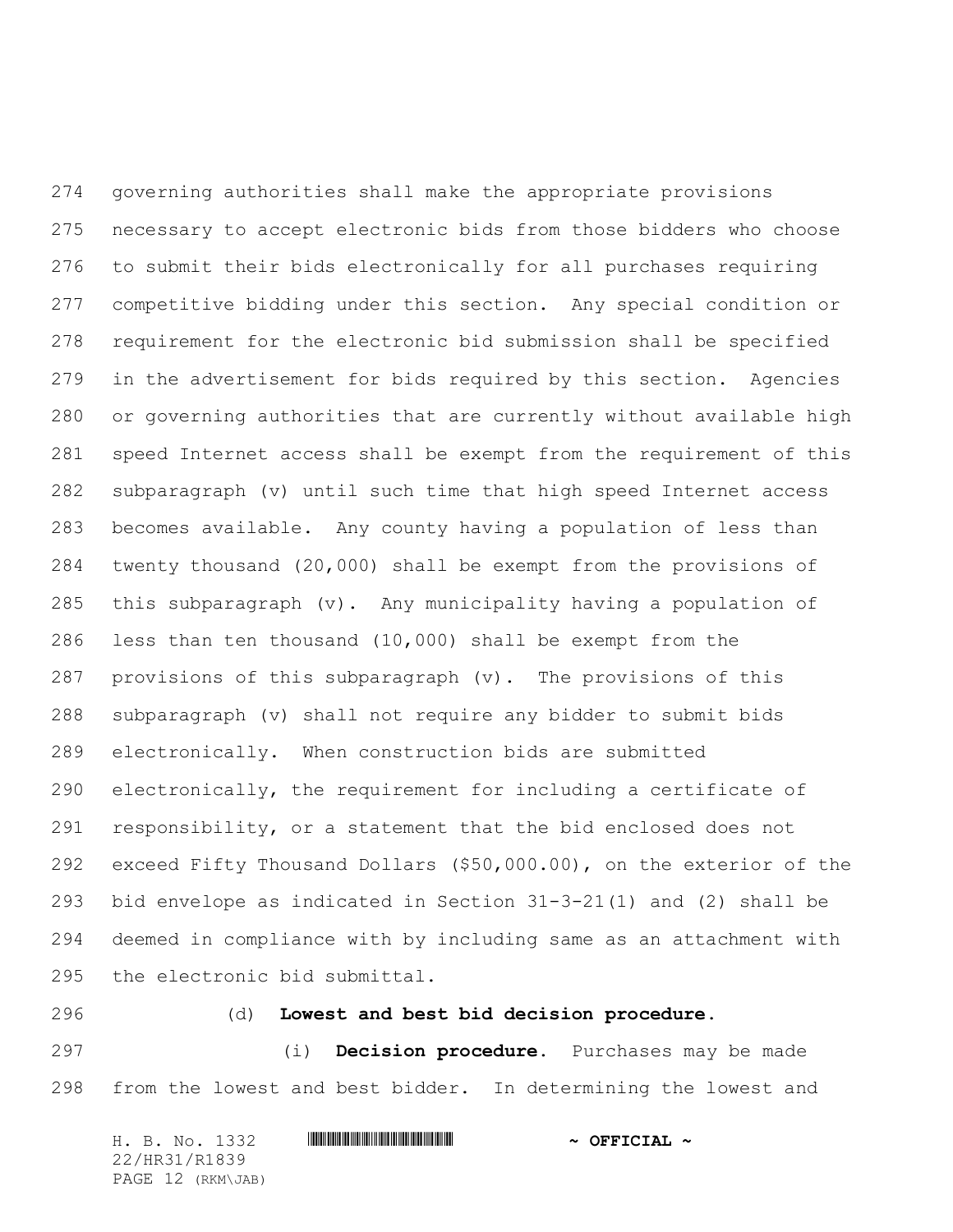best bid, freight and shipping charges shall be included. Life-cycle costing, total cost bids, warranties, guaranteed buy-back provisions and other relevant provisions may be included in the best bid calculation. All best bid procedures for state agencies must be in compliance with regulations established by the Department of Finance and Administration. If any governing authority accepts a bid other than the lowest bid actually submitted, it shall place on its minutes detailed calculations and narrative summary showing that the accepted bid was determined to be the lowest and best bid, including the dollar amount of the accepted bid and the dollar amount of the lowest bid. No agency or governing authority shall accept a bid based on items not included in the specifications.

 (ii) **Decision procedure for Certified Purchasing Offices.** In addition to the decision procedure set forth in subparagraph (i) of this paragraph (d), Certified Purchasing Offices may also use the following procedure: Purchases may be made from the bidder offering the best value. In determining the best value bid, freight and shipping charges shall be included. Life-cycle costing, total cost bids, warranties, guaranteed buy-back provisions, documented previous experience, training costs and other relevant provisions, including, but not limited to, a bidder having a local office and inventory located within the jurisdiction of the governing authority, may be included in the best value calculation. This provision shall authorize

H. B. No. 1332 **HRIBINIAN CONSERVANCE AND A OFFICIAL ~** 22/HR31/R1839 PAGE 13 (RKM\JAB)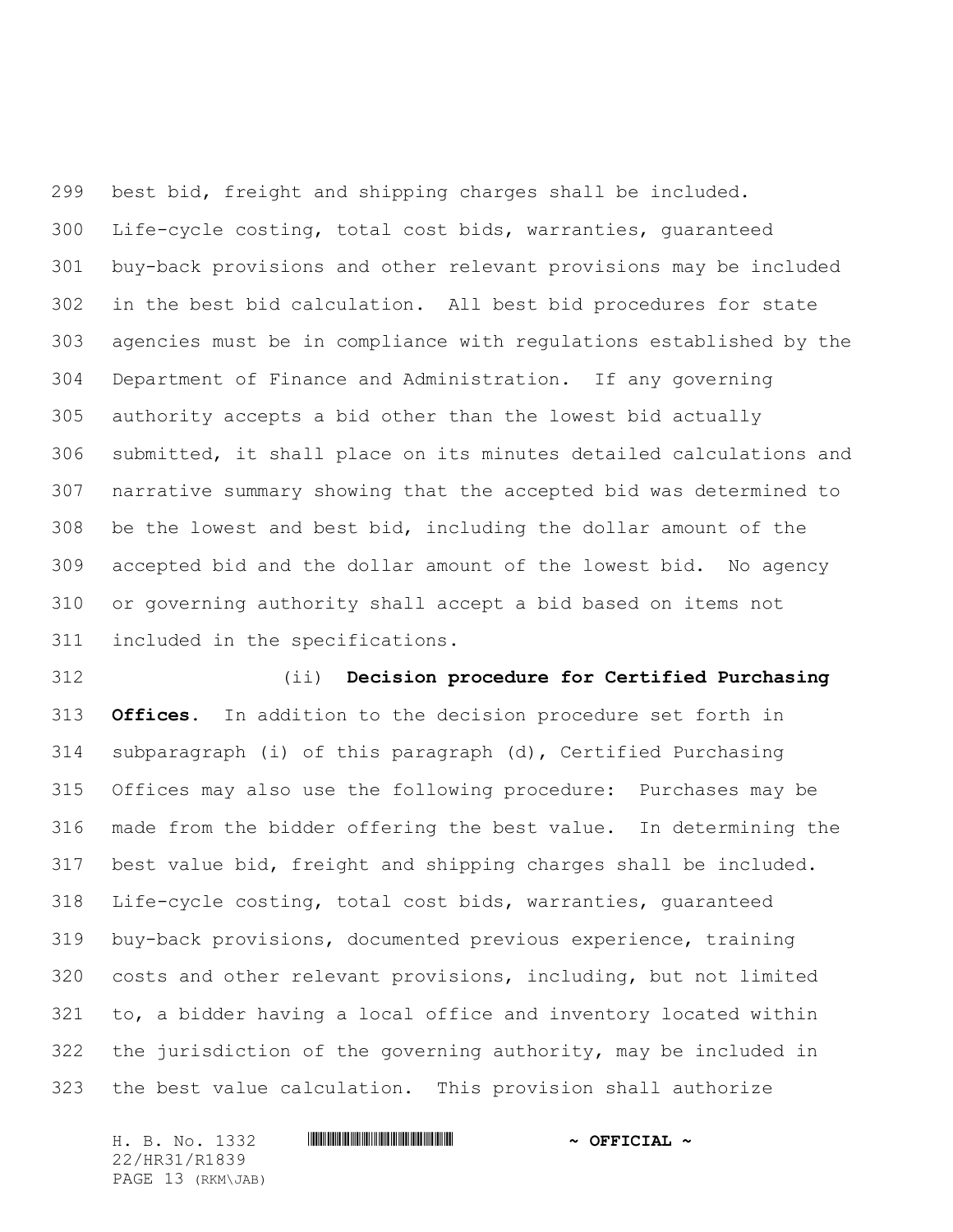Certified Purchasing Offices to utilize a Request For Proposals (RFP) process when purchasing commodities. All best value procedures for state agencies must be in compliance with regulations established by the Department of Finance and Administration. No agency or governing authority shall accept a bid based on items or criteria not included in the specifications.

 (iii) *Decision procedure for Mississippi Landmarks.* In addition to the decision procedure set forth in subparagraph (i) of this paragraph (d), where purchase involves renovation, restoration, or both, of the State Capitol Building or any other historical building designated for at least five (5) years as a Mississippi Landmark by the Board of Trustees of the Department of Archives and History under the authority of Sections 39-7-7 and 39-7-11, the agency or governing authority may use the following procedure: Purchases may be made from the lowest and best prequalified bidder. Prequalification of bidders shall be determined not less than fifteen (15) working days before the first published notice of bid opening. Prequalification criteria shall be limited to bidder's knowledge and experience in historical restoration, preservation and renovation. In determining the lowest and best bid, freight and shipping charges shall be included. Life-cycle costing, total cost bids, warranties, guaranteed buy-back provisions and other relevant provisions may be included in the best bid calculation. All best bid and prequalification procedures for state agencies must be in

H. B. No. 1332 **HRIBINING TERMIT AND A OFFICIAL ~** 22/HR31/R1839 PAGE 14 (RKM\JAB)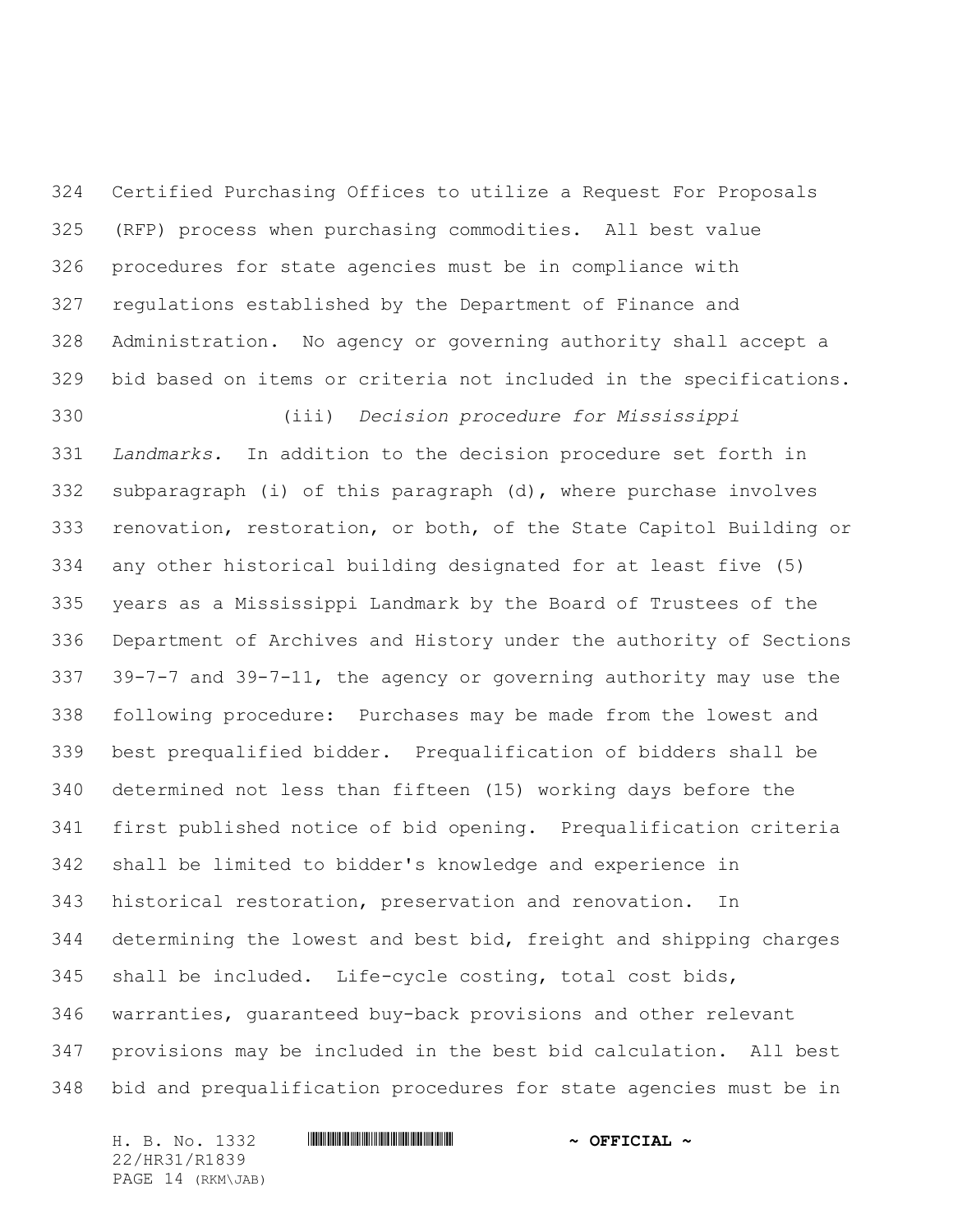compliance with regulations established by the Department of Finance and Administration. If any governing authority accepts a bid other than the lowest bid actually submitted, it shall place on its minutes detailed calculations and narrative summary showing that the accepted bid was determined to be the lowest and best bid, including the dollar amount of the accepted bid and the dollar amount of the lowest bid. No agency or governing authority shall accept a bid based on items not included in the specifications.

 (iv) **Construction project negotiations authority.** If the lowest and best bid is not more than ten percent (10%) above the amount of funds allocated for a public construction or renovation project, then the agency or governing authority shall be permitted to negotiate with the lowest bidder in order to enter into a contract for an amount not to exceed the funds allocated.

 (e) **Lease-purchase authorization.** For the purposes of this section, the term "equipment" shall mean equipment, furniture and, if applicable, associated software and other applicable direct costs associated with the acquisition. Any lease-purchase of equipment which an agency is not required to lease-purchase under the master lease-purchase program pursuant to Section 31-7-10 and any lease-purchase of equipment which a governing authority elects to lease-purchase may be acquired by a lease-purchase agreement under this paragraph (e). Lease-purchase financing may also be obtained from the vendor or from a

H. B. No. 1332 **HRIBINING TERMIT AND A OFFICIAL ~** 22/HR31/R1839 PAGE 15 (RKM\JAB)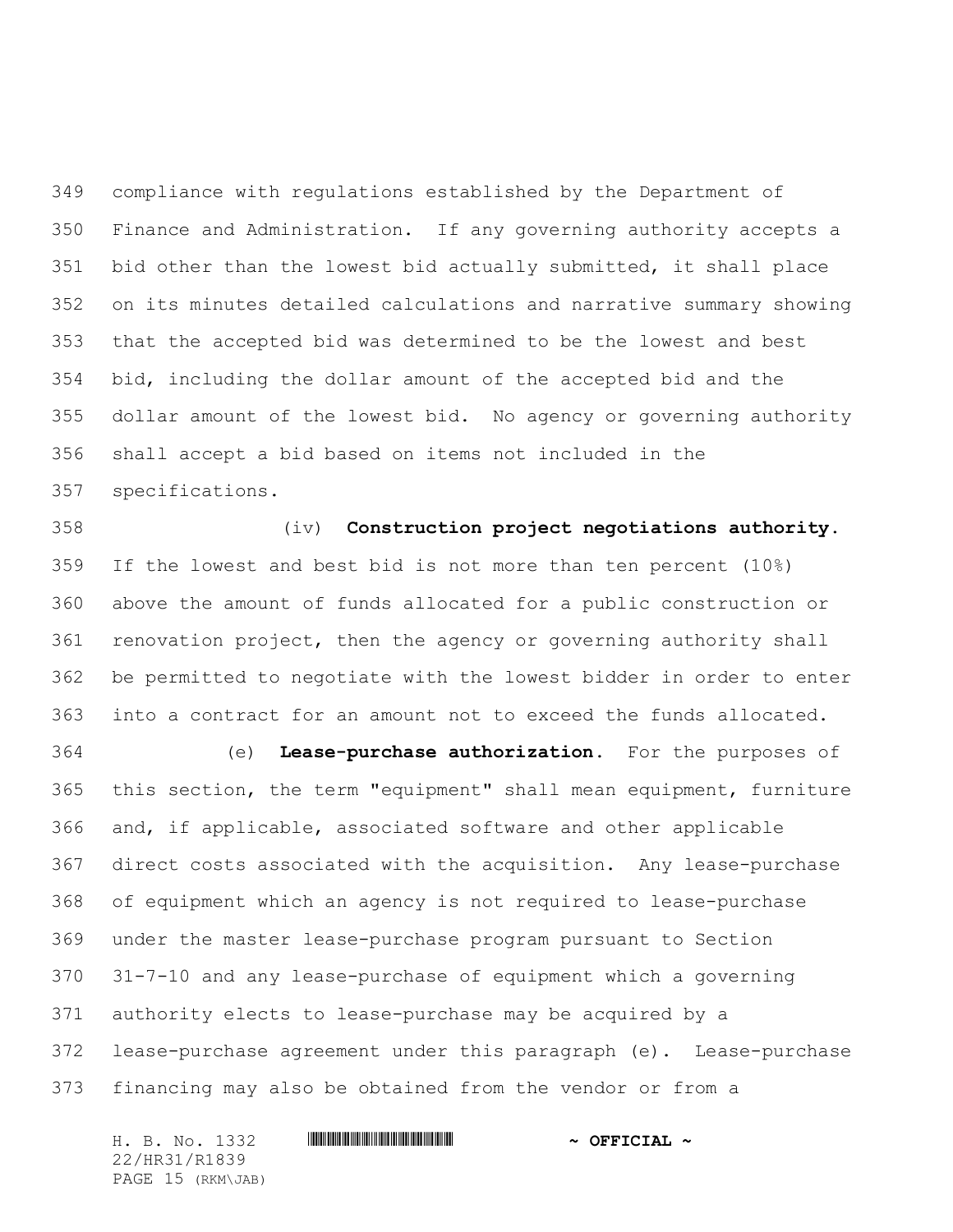third-party source after having solicited and obtained at least two (2) written competitive bids, as defined in paragraph (b) of this section, for such financing without advertising for such bids. Solicitation for the bids for financing may occur before or after acceptance of bids for the purchase of such equipment or, where no such bids for purchase are required, at any time before the purchase thereof. No such lease-purchase agreement shall be for an annual rate of interest which is greater than the overall maximum interest rate to maturity on general obligation indebtedness permitted under Section 75-17-101, and the term of such lease-purchase agreement shall not exceed the useful life of equipment covered thereby as determined according to the upper limit of the asset depreciation range (ADR) guidelines for the Class Life Asset Depreciation Range System established by the Internal Revenue Service pursuant to the United States Internal Revenue Code and regulations thereunder as in effect on December 31, 1980, or comparable depreciation guidelines with respect to any equipment not covered by ADR guidelines. Any lease-purchase agreement entered into pursuant to this paragraph (e) may contain any of the terms and conditions which a master lease-purchase 394 agreement may contain under the provisions of Section  $31-7-10(5)$ , and shall contain an annual allocation dependency clause substantially similar to that set forth in Section 31-7-10(8). Each agency or governing authority entering into a lease-purchase transaction pursuant to this paragraph (e) shall maintain with

H. B. No. 1332 **HRIBINING TERMIT AND A OFFICIAL ~** 22/HR31/R1839 PAGE 16 (RKM\JAB)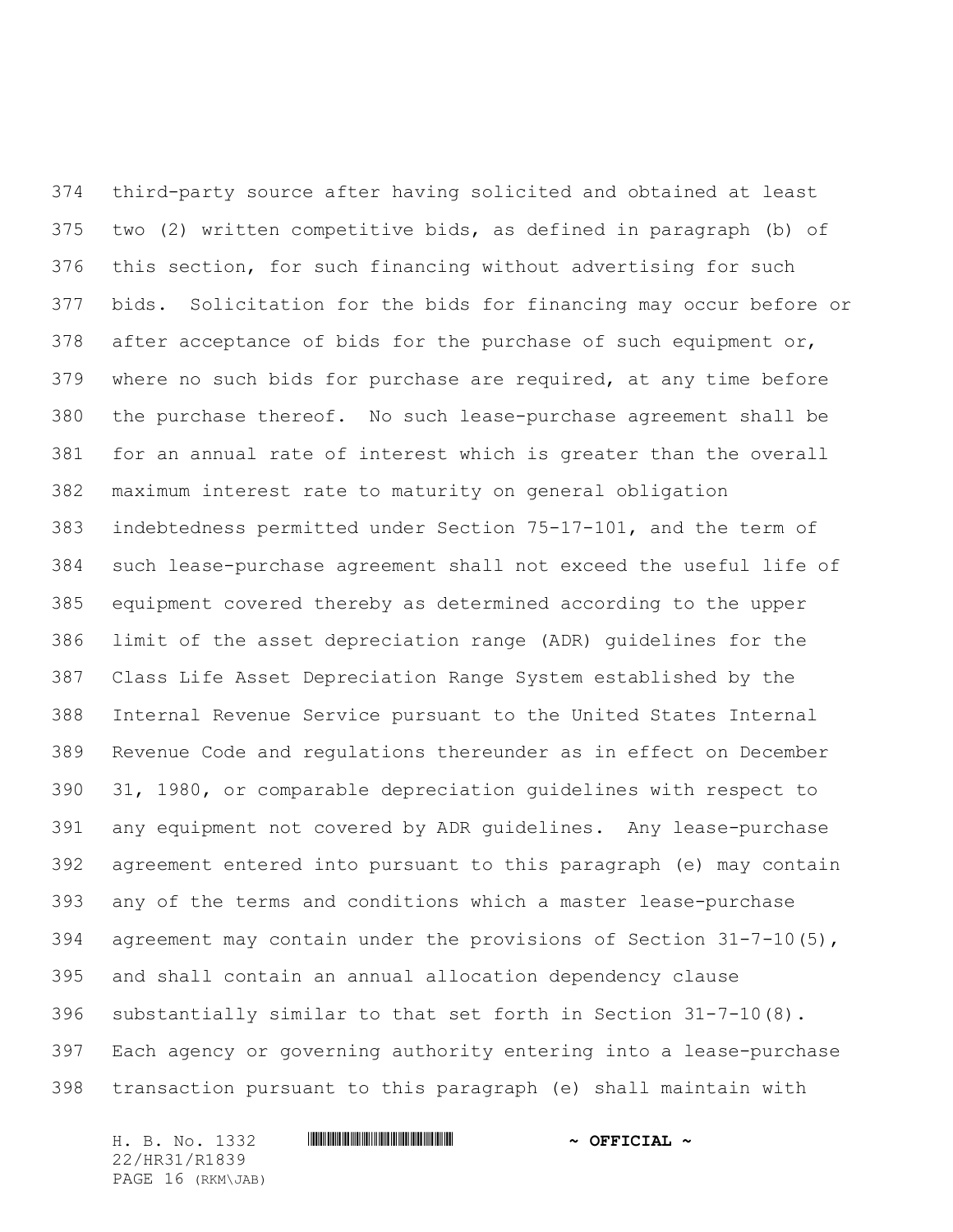respect to each such lease-purchase transaction the same information as required to be maintained by the Department of Finance and Administration pursuant to Section 31-7-10(13). However, nothing contained in this section shall be construed to permit agencies to acquire items of equipment with a total acquisition cost in the aggregate of less than Ten Thousand Dollars (\$10,000.00) by a single lease-purchase transaction. All equipment, and the purchase thereof by any lessor, acquired by lease-purchase under this paragraph and all lease-purchase payments with respect thereto shall be exempt from all Mississippi sales, use and ad valorem taxes. Interest paid on any lease-purchase agreement under this section shall be exempt from State of Mississippi income taxation.

 (f) **Alternate bid authorization.** When necessary to ensure ready availability of commodities for public works and the timely completion of public projects, no more than two (2) alternate bids may be accepted by a governing authority for commodities. No purchases may be made through use of such alternate bids procedure unless the lowest and best bidder cannot deliver the commodities contained in his bid. In that event, purchases of such commodities may be made from one (1) of the bidders whose bid was accepted as an alternate.

 (g) **Construction contract change authorization.** In the event a determination is made by an agency or governing authority after a construction contract is let that changes or modifications

| H. B. No. 1332    | $\sim$ OFFICIAL $\sim$ |
|-------------------|------------------------|
| 22/HR31/R1839     |                        |
| PAGE 17 (RKM\JAB) |                        |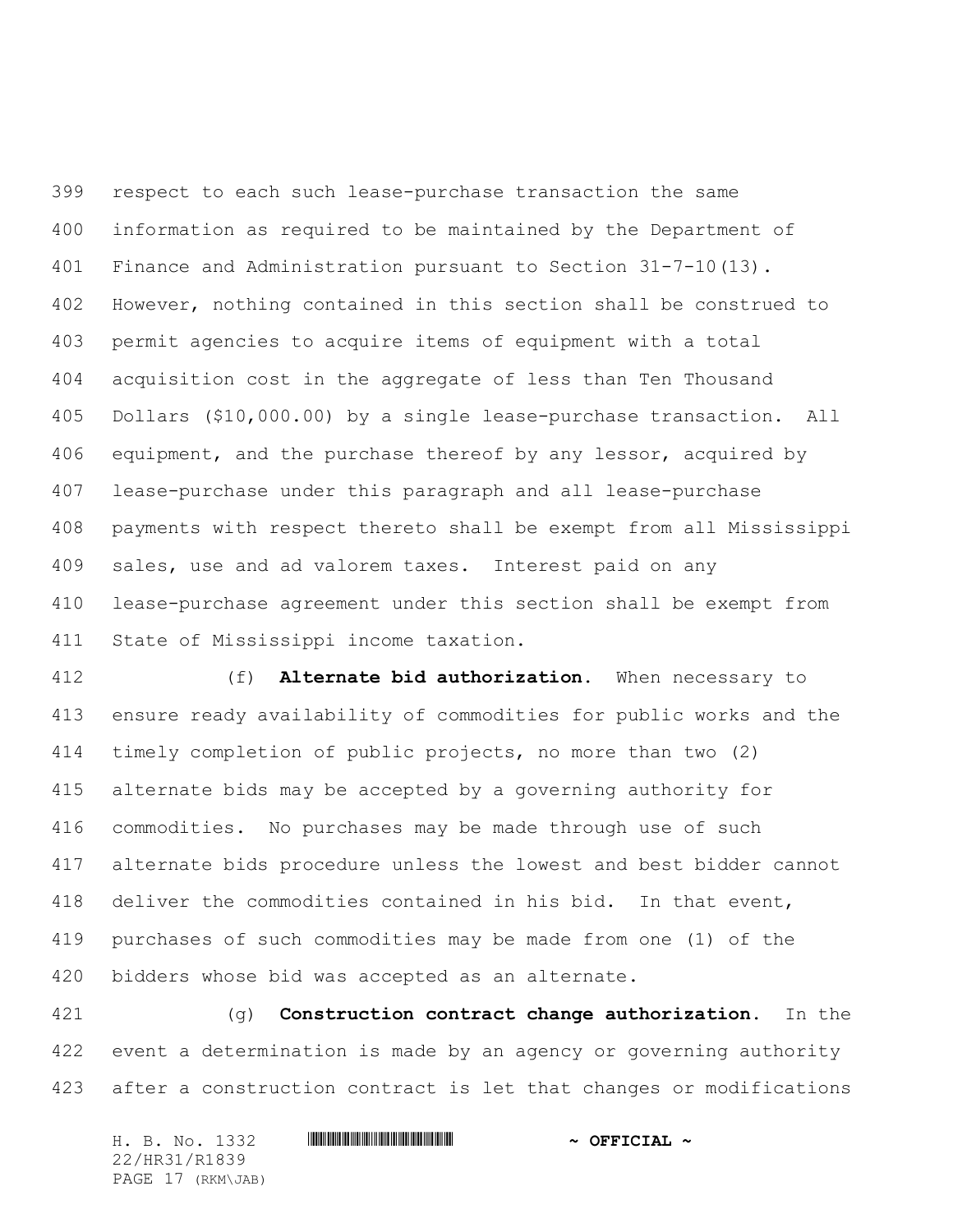to the original contract are necessary or would better serve the 425 purpose of the agency or the governing authority, such agency or governing authority may, in its discretion, order such changes pertaining to the construction that are necessary under the 428 circumstances without the necessity of further public bids; provided that such change shall be made in a commercially reasonable manner and shall not be made to circumvent the public 431 purchasing statutes. In addition to any other authorized person, the architect or engineer hired by an agency or governing authority with respect to any public construction contract shall have the authority, when granted by an agency or governing authority, to authorize changes or modifications to the original contract without the necessity of prior approval of the agency or governing authority when any such change or modification is less than one percent (1%) of the total contract amount. The agency or governing authority may limit the number, manner or frequency of such emergency changes or modifications.

 (h) **Petroleum purchase alternative.** In addition to 442 other methods of purchasing authorized in this chapter, when any agency or governing authority shall have a need for gas, diesel fuel, oils and/or other petroleum products in excess of the amount set forth in paragraph (a) of this section, such agency or governing authority may purchase the commodity after having 447 solicited and obtained at least two (2) competitive written bids, as defined in paragraph (b) of this section. If two (2)

H. B. No. 1332 **HRIBINING TERMIT AND A OFFICIAL ~** 22/HR31/R1839 PAGE 18 (RKM\JAB)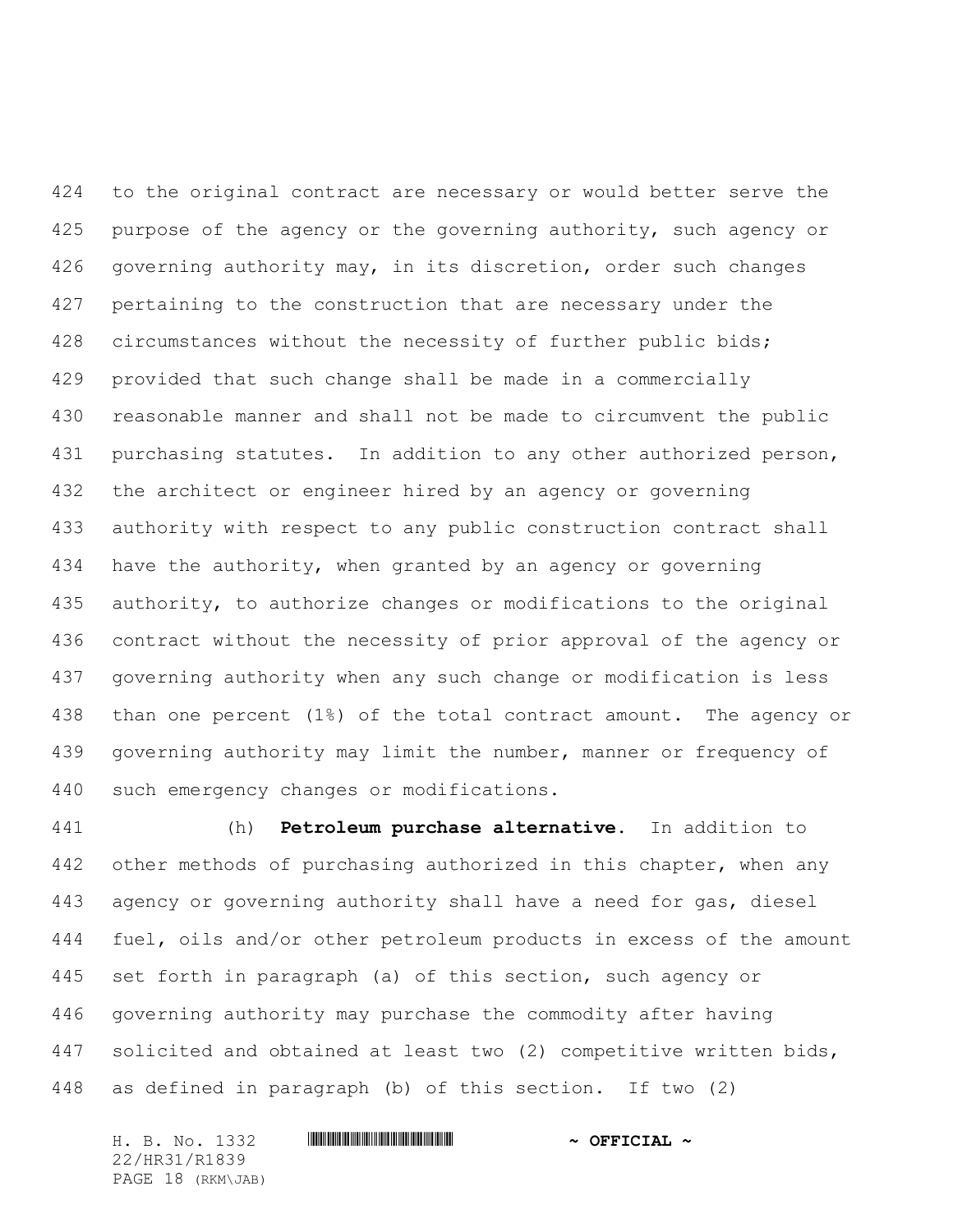competitive written bids are not obtained, the entity shall comply with the procedures set forth in paragraph (c) of this section. In the event any agency or governing authority shall have advertised for bids for the purchase of gas, diesel fuel, oils and other petroleum products and coal and no acceptable bids can be obtained, such agency or governing authority is authorized and directed to enter into any negotiations necessary to secure the lowest and best contract available for the purchase of such commodities.

 (i) **Road construction petroleum products price adjustment clause authorization.** Any agency or governing authority authorized to enter into contracts for the construction, maintenance, surfacing or repair of highways, roads or streets, may include in its bid proposal and contract documents a price adjustment clause with relation to the cost to the contractor, including taxes, based upon an industry-wide cost index, of petroleum products including asphalt used in the performance or execution of the contract or in the production or manufacture of materials for use in such performance. Such industry-wide index shall be established and published monthly by the Mississippi Department of Transportation with a copy thereof to be mailed, upon request, to the clerks of the governing authority of each municipality and the clerks of each board of supervisors 472 throughout the state. The price adjustment clause shall be based on the cost of such petroleum products only and shall not include

H. B. No. 1332 \*HR31/R1839\* **~ OFFICIAL ~** 22/HR31/R1839 PAGE 19 (RKM\JAB)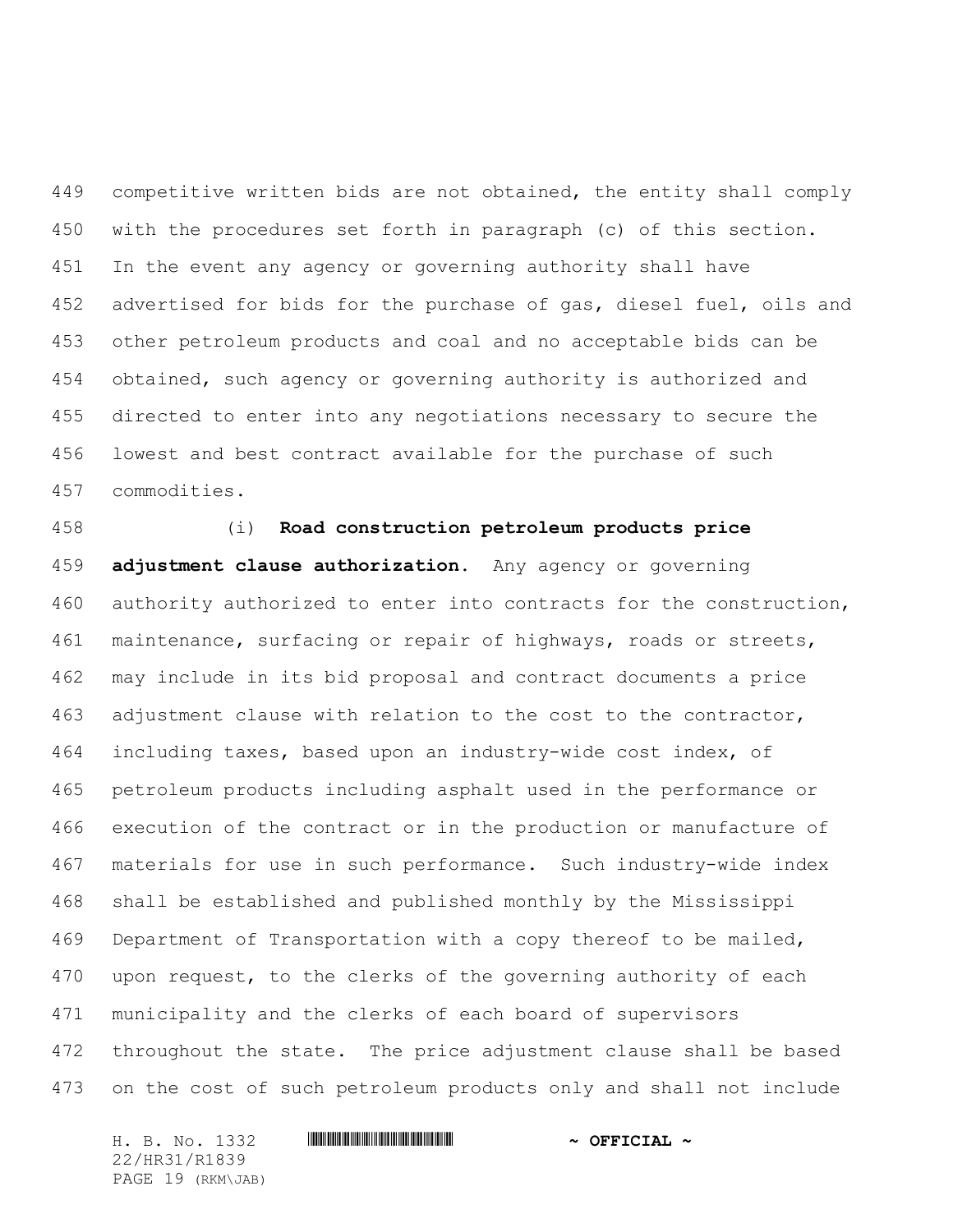any additional profit or overhead as part of the adjustment. The bid proposals or document contract shall contain the basis and methods of adjusting unit prices for the change in the cost of such petroleum products.

 (j) **State agency emergency purchase procedure.** If the governing board or the executive head, or his designees, of any agency of the state shall determine that an emergency exists in 481 regard to the purchase of any commodities or repair contracts, so that the delay incident to giving opportunity for competitive bidding would be detrimental to the interests of the state, then the head of such agency, or his designees, shall file with the Department of Finance and Administration (i) a statement explaining the conditions and circumstances of the emergency, which shall include a detailed description of the events leading up to the situation and the negative impact to the entity if the purchase is made following the statutory requirements set forth in paragraph (a), (b) or (c) of this section, and (ii) a certified copy of the appropriate minutes of the board of such agency requesting the emergency purchase, if applicable. Upon receipt of the statement and applicable board certification, the State Fiscal Officer, or his designees, may, in writing, authorize the purchase or repair without having to comply with competitive bidding requirements.

 If the governing board or the executive head, or his designees, of any agency determines that an emergency exists in

H. B. No. 1332 **HRIBINING TERMIT AND A OFFICIAL ~** 22/HR31/R1839 PAGE 20 (RKM\JAB)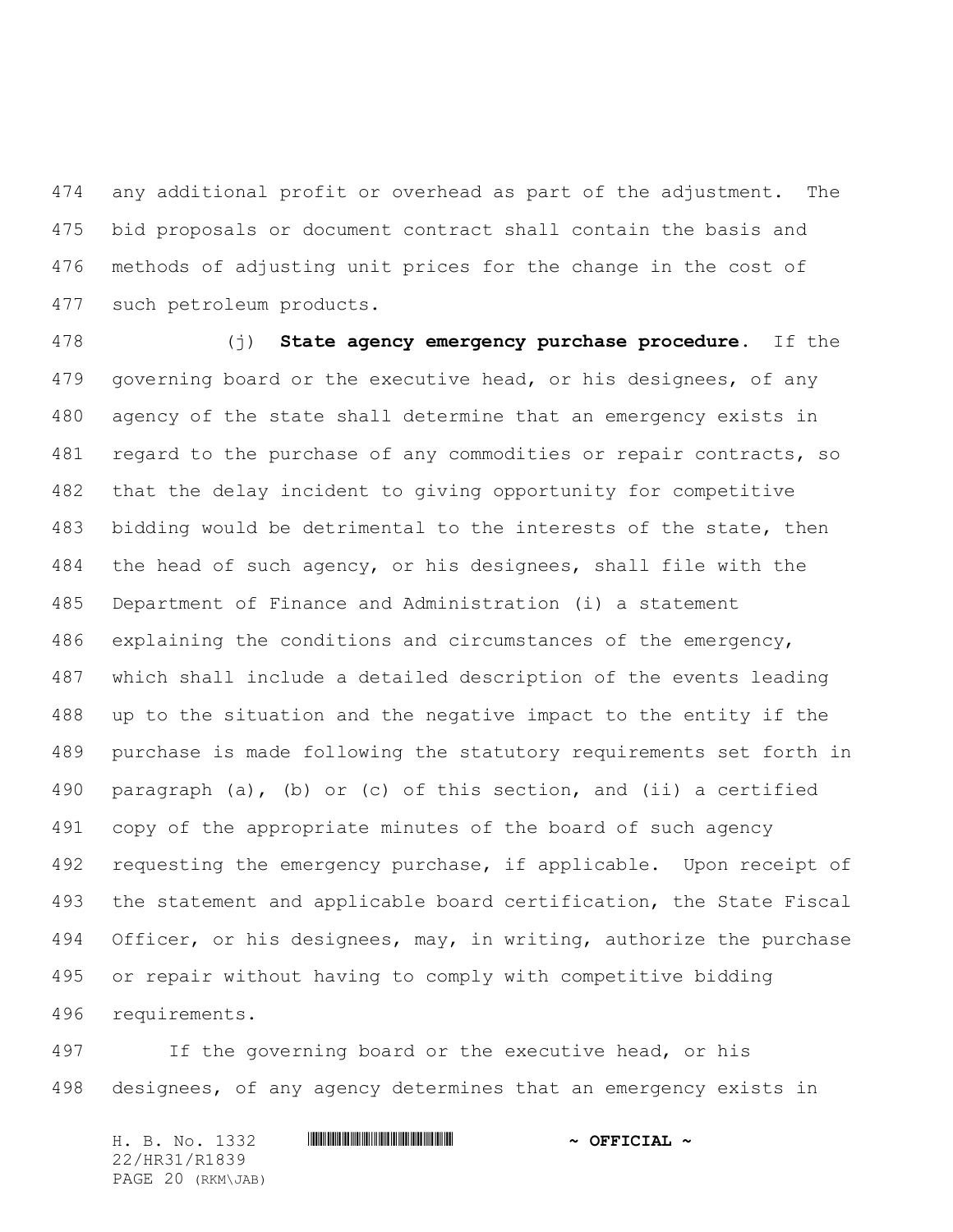499 regard to the purchase of any commodities or repair contracts, so that the delay incident to giving opportunity for competitive bidding would threaten the health or safety of any person, or the preservation or protection of property, then the provisions in this section for competitive bidding shall not apply, and any officer or agent of the agency having general or specific authority for making the purchase or repair contract shall approve the bill presented for payment, and he shall certify in writing from whom the purchase was made, or with whom the repair contract was made.

 Total purchases made under this paragraph (j) shall only be for the purpose of meeting needs created by the emergency situation. Following the emergency purchase, documentation of the purchase, including a description of the commodity purchased, the purchase price thereof and the nature of the emergency shall be filed with the Department of Finance and Administration. Any contract awarded pursuant to this paragraph (j) shall not exceed a term of one (1) year.

 Purchases under the grant program established under Section 37-68-7 in response to COVID-19 and the directive that school districts create a distance learning plan and fulfill technology needs expeditiously and purchases under Section 1 of House Bill No. 1332, 2022 Regular Session, by a state institution of higher learning in response to COVID-19 in order to provide devices and other technology necessary to assist students in engaging in

H. B. No. 1332 **HRIBINING TERMIT AND A OFFICIAL ~** 22/HR31/R1839 PAGE 21 (RKM\JAB)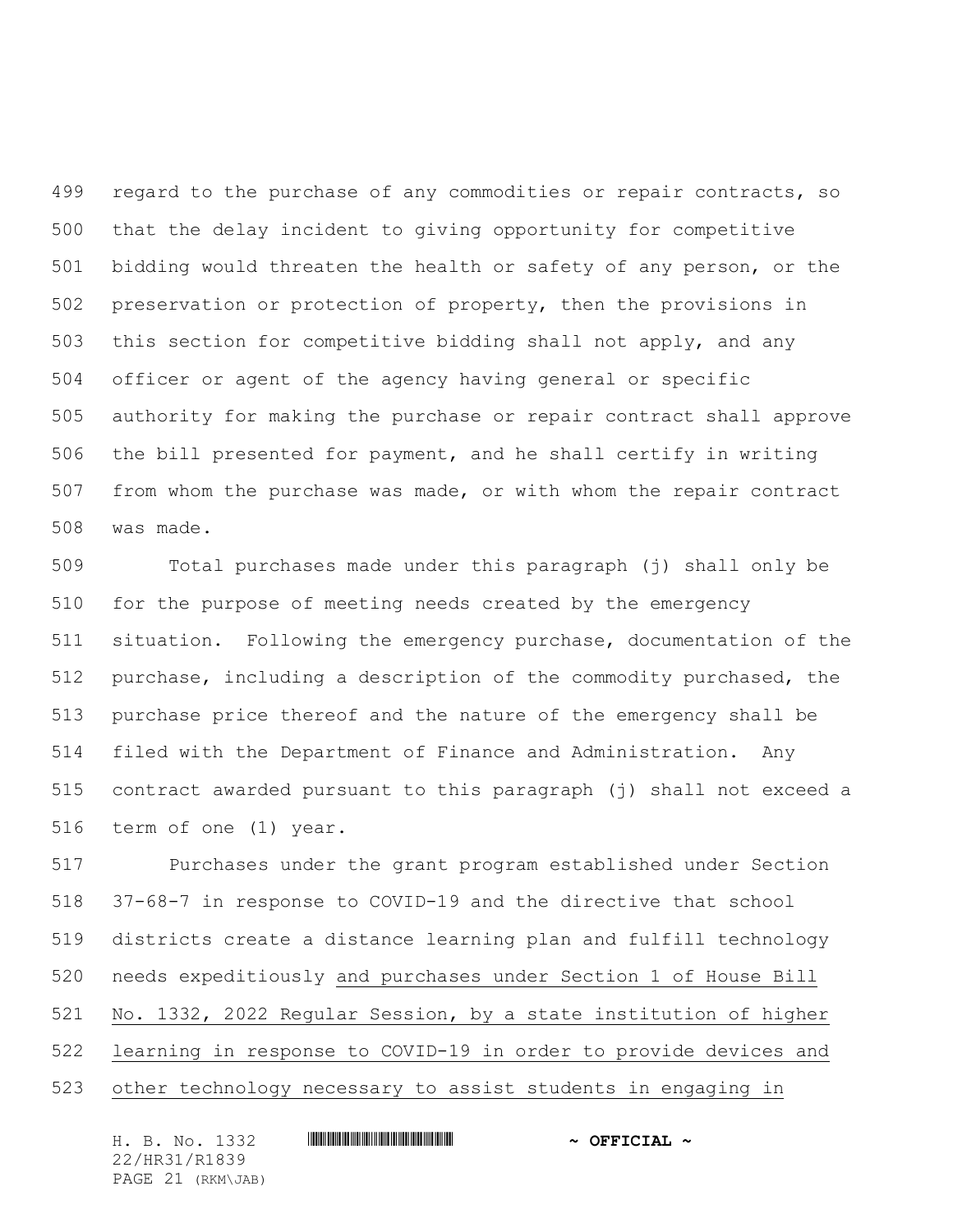distance learning shall be deemed an emergency purchase for purposes of this paragraph (j).

 (k) **Governing authority emergency purchase procedure.** If the governing authority, or the governing authority acting through its designee, shall determine that an emergency exists in regard to the purchase of any commodities or repair contracts, so that the delay incident to giving opportunity for competitive bidding would be detrimental to the interest of the governing authority, then the provisions herein for competitive bidding shall not apply and any officer or agent of such governing authority having general or special authority therefor in making such purchase or repair shall approve the bill presented therefor, and he shall certify in writing thereon from whom such purchase was made, or with whom such a repair contract was made. At the board meeting next following the emergency purchase or repair contract, documentation of the purchase or repair contract, including a description of the commodity purchased, the price thereof and the nature of the emergency shall be presented to the board and shall be placed on the minutes of the board of such governing authority. Purchases under the grant program established under Section 37-68-7 in response to COVID-19 and the directive that school districts create a distance learning plan and fulfill technology needs expeditiously and purchases under Section 1 of House Bill No. 1332, 2022 Regular Session, by a state institution of higher learning in response to COVID-19 in order to

H. B. No. 1332 **HRIBINING TERMIT AND A OFFICIAL ~** 22/HR31/R1839 PAGE 22 (RKM\JAB)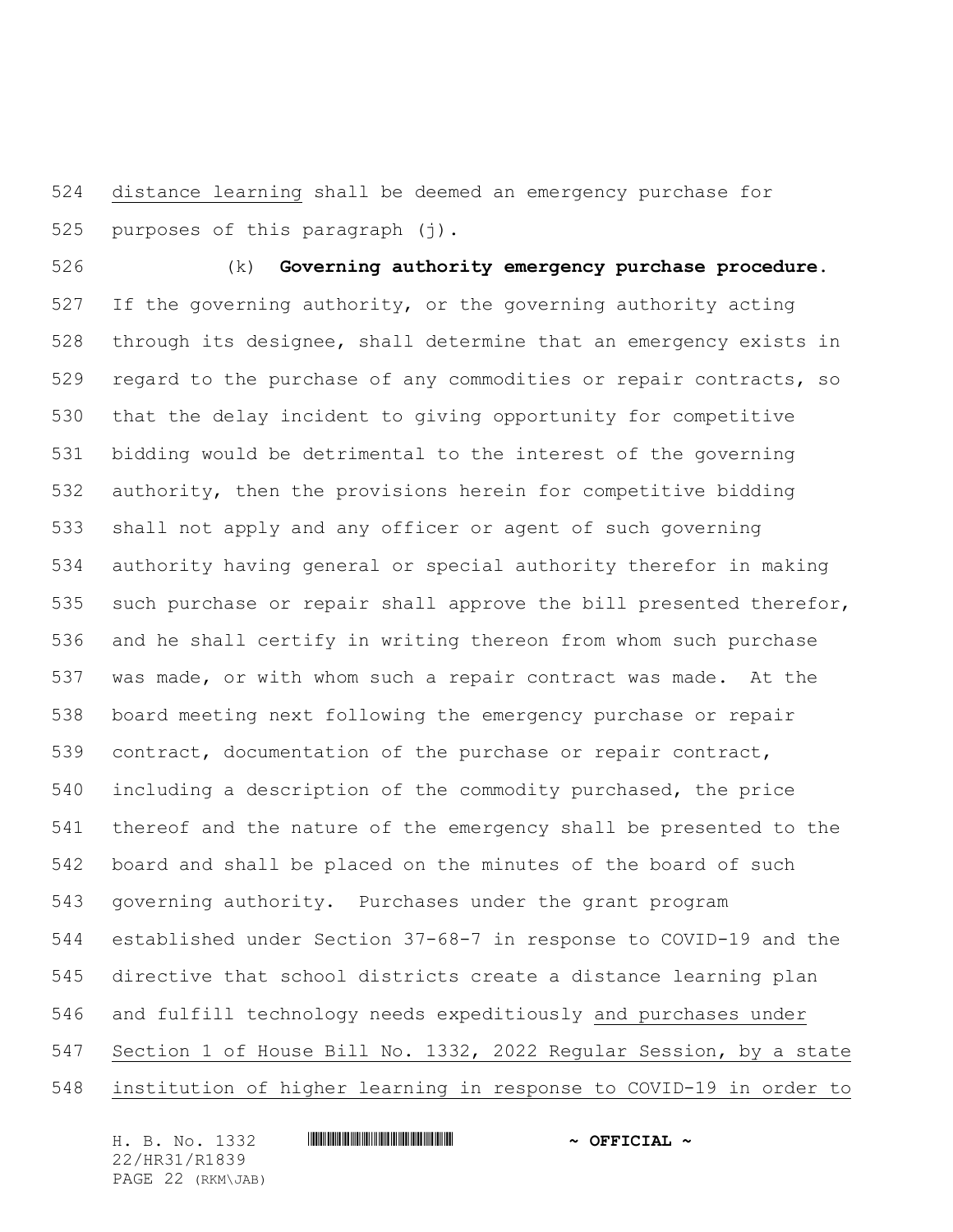provide devices and other technology necessary to assist students in engaging in distance learning shall be deemed an emergency purchase for purposes of this paragraph (k).

 (l) **Hospital purchase, lease-purchase and lease authorization.**

 (i) The commissioners or board of trustees of any public hospital may contract with such lowest and best bidder for the purchase or lease-purchase of any commodity under a contract of purchase or lease-purchase agreement whose obligatory payment terms do not exceed five (5) years.

 (ii) In addition to the authority granted in subparagraph (i) of this paragraph (l), the commissioners or board of trustees is authorized to enter into contracts for the lease of equipment or services, or both, which it considers necessary for the proper care of patients if, in its opinion, it is not financially feasible to purchase the necessary equipment or services. Any such contract for the lease of equipment or services executed by the commissioners or board shall not exceed a maximum of five (5) years' duration and shall include a cancellation clause based on unavailability of funds. If such cancellation clause is exercised, there shall be no further liability on the part of the lessee. Any such contract for the lease of equipment or services executed on behalf of the commissioners or board that complies with the provisions of this

H. B. No. 1332 \*HR31/R1839\* **~ OFFICIAL ~** 22/HR31/R1839 PAGE 23 (RKM\JAB)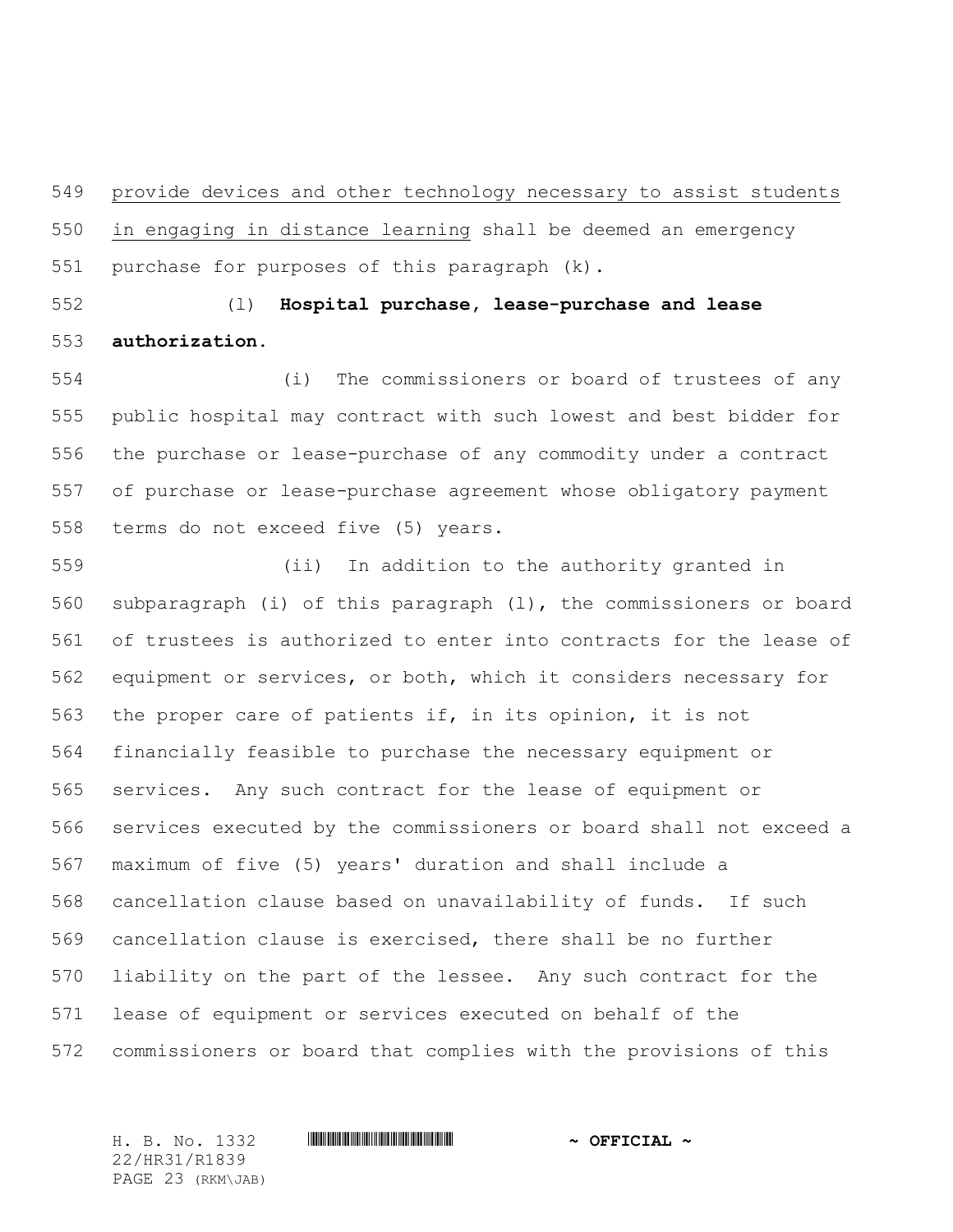subparagraph (ii) shall be excepted from the bid requirements set forth in this section.

 (m) **Exceptions from bidding requirements.** Excepted from bid requirements are:

 (i) **Purchasing agreements approved by department.** Purchasing agreements, contracts and maximum price regulations executed or approved by the Department of Finance and Administration.

 (ii) **Outside equipment repairs.** Repairs to equipment, when such repairs are made by repair facilities in the private sector; however, engines, transmissions, rear axles and/or other such components shall not be included in this exemption when replaced as a complete unit instead of being repaired and the need for such total component replacement is known before disassembly of the component; however, invoices identifying the equipment, specific repairs made, parts identified by number and name, supplies used in such repairs, and the number of hours of labor and costs therefor shall be required for the payment for such repairs.

 (iii) **In-house equipment repairs.** Purchases of parts for repairs to equipment, when such repairs are made by personnel of the agency or governing authority; however, entire assemblies, such as engines or transmissions, shall not be included in this exemption when the entire assembly is being replaced instead of being repaired.

H. B. No. 1332 \*HR31/R1839\* **~ OFFICIAL ~** 22/HR31/R1839 PAGE 24 (RKM\JAB)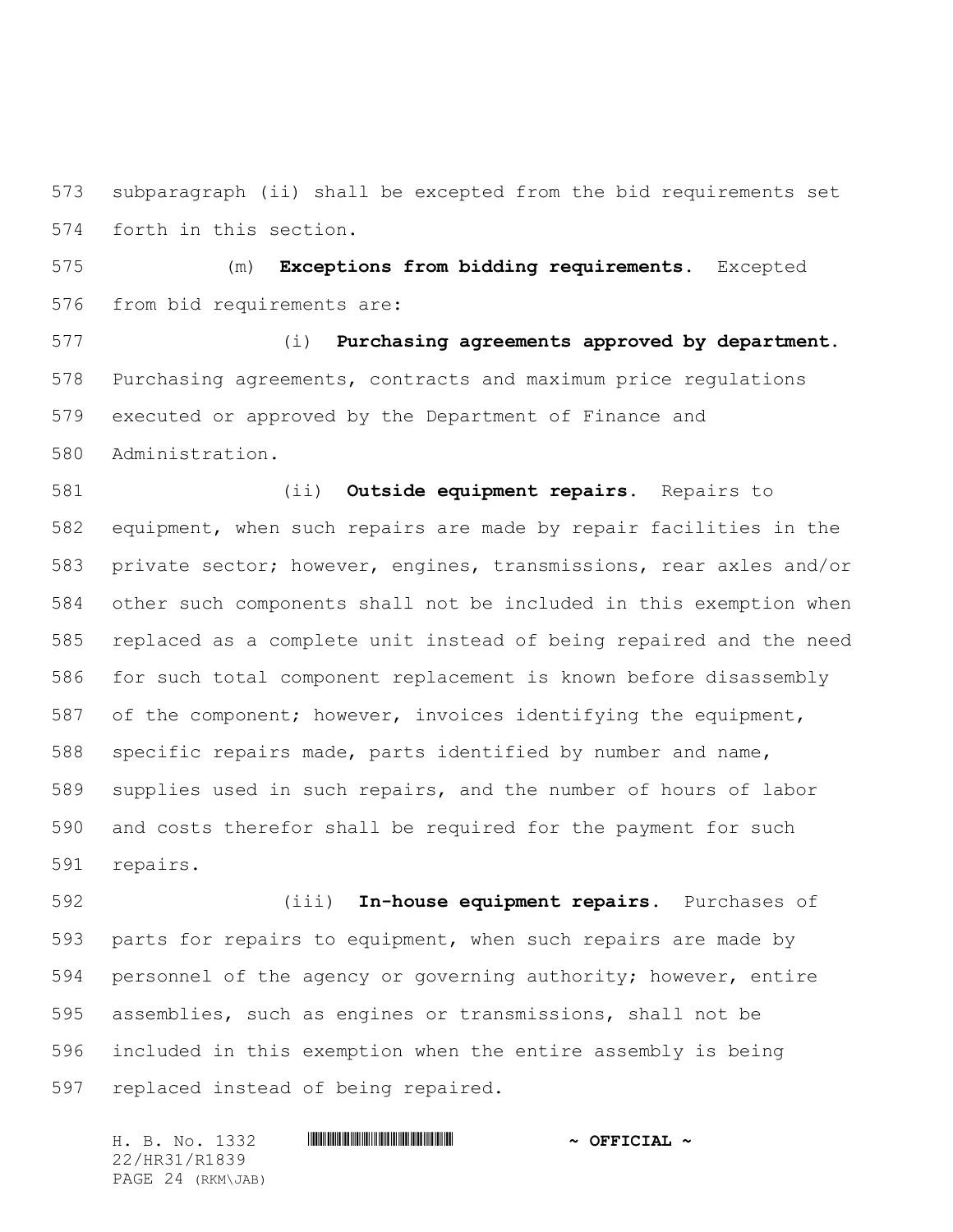(iv) **Raw gravel or dirt.** Raw unprocessed deposits of gravel or fill dirt which are to be removed and transported by the purchaser.

 (v) **Governmental equipment auctions.** Motor vehicles or other equipment purchased from a federal agency or authority, another governing authority or state agency of the State of Mississippi, or any governing authority or state agency of another state at a public auction held for the purpose of disposing of such vehicles or other equipment. Any purchase by a governing authority under the exemption authorized by this subparagraph (v) shall require advance authorization spread upon the minutes of the governing authority to include the listing of the item or items authorized to be purchased and the maximum bid authorized to be paid for each item or items.

#### (vi) **Intergovernmental sales and transfers.**

 Purchases, sales, transfers or trades by governing authorities or state agencies when such purchases, sales, transfers or trades are made by a private treaty agreement or through means of negotiation, from any federal agency or authority, another governing authority or state agency of the State of Mississippi, or any state agency or governing authority of another state. Nothing in this section shall permit such purchases through public auction except as provided for in subparagraph (v) of this paragraph (m). It is the intent of this section to allow governmental entities to dispose of and/or purchase commodities

H. B. No. 1332 **HRIBINING TERMIT AND A OFFICIAL ~** 22/HR31/R1839 PAGE 25 (RKM\JAB)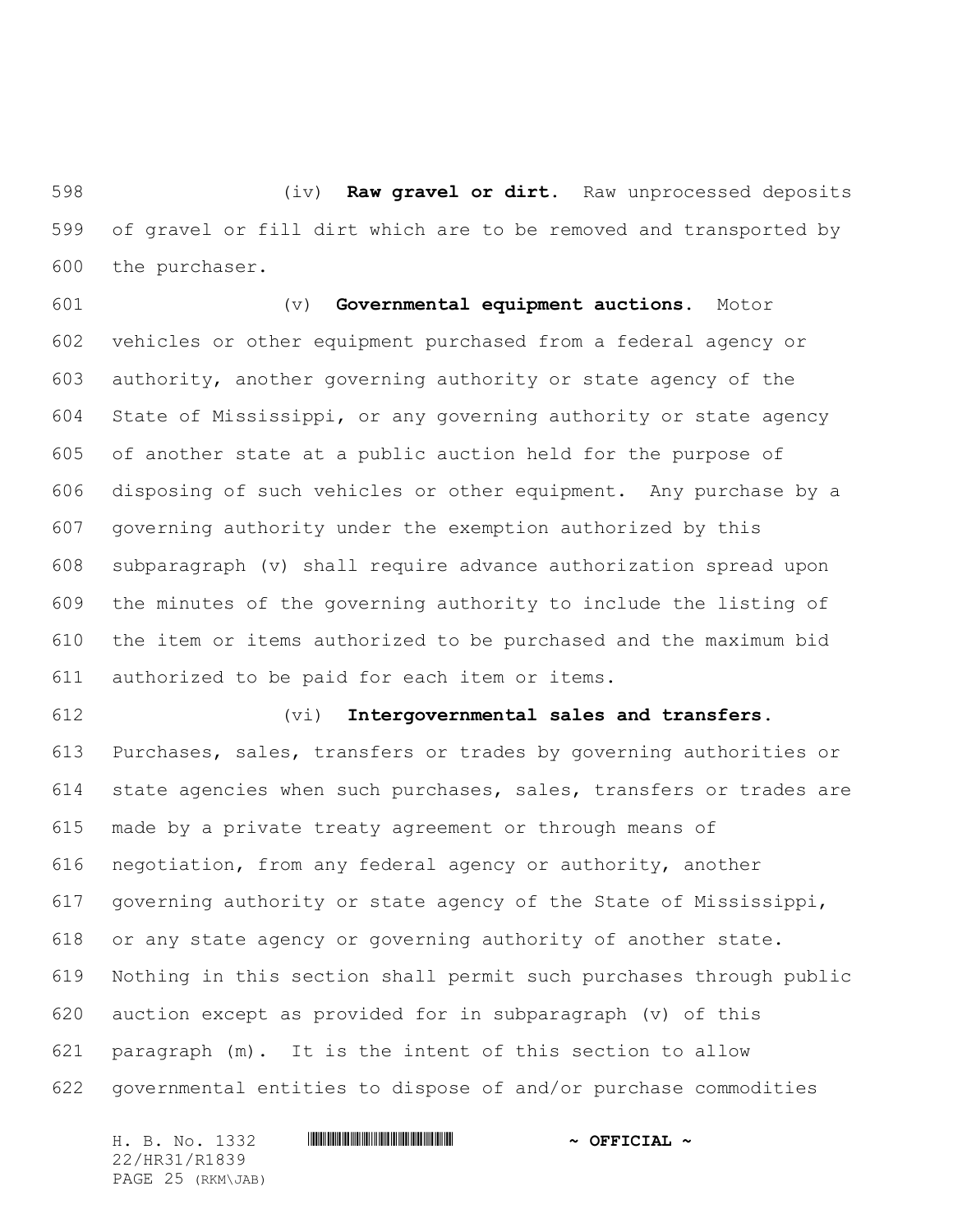from other governmental entities at a price that is agreed to by both parties. This shall allow for purchases and/or sales at prices which may be determined to be below the market value if the selling entity determines that the sale at below market value is in the best interest of the taxpayers of the state. Governing authorities shall place the terms of the agreement and any justification on the minutes, and state agencies shall obtain approval from the Department of Finance and Administration, prior to releasing or taking possession of the commodities.

 (vii) **Perishable supplies or food.** Perishable supplies or food purchased for use in connection with hospitals, the school lunch programs, homemaking programs and for the feeding of county or municipal prisoners.

 (viii) **Single-source items.** Noncompetitive items available from one (1) source only. In connection with the purchase of noncompetitive items only available from one (1) source, a certification of the conditions and circumstances requiring the purchase shall be filed by the agency with the Department of Finance and Administration and by the governing authority with the board of the governing authority. Upon receipt of that certification the Department of Finance and Administration 644 or the board of the governing authority, as the case may be, may, in writing, authorize the purchase, which authority shall be noted on the minutes of the body at the next regular meeting thereafter. In those situations, a governing authority is not required to

H. B. No. 1332 **HRIBINING TERMIT AND A OFFICIAL ~** 22/HR31/R1839 PAGE 26 (RKM\JAB)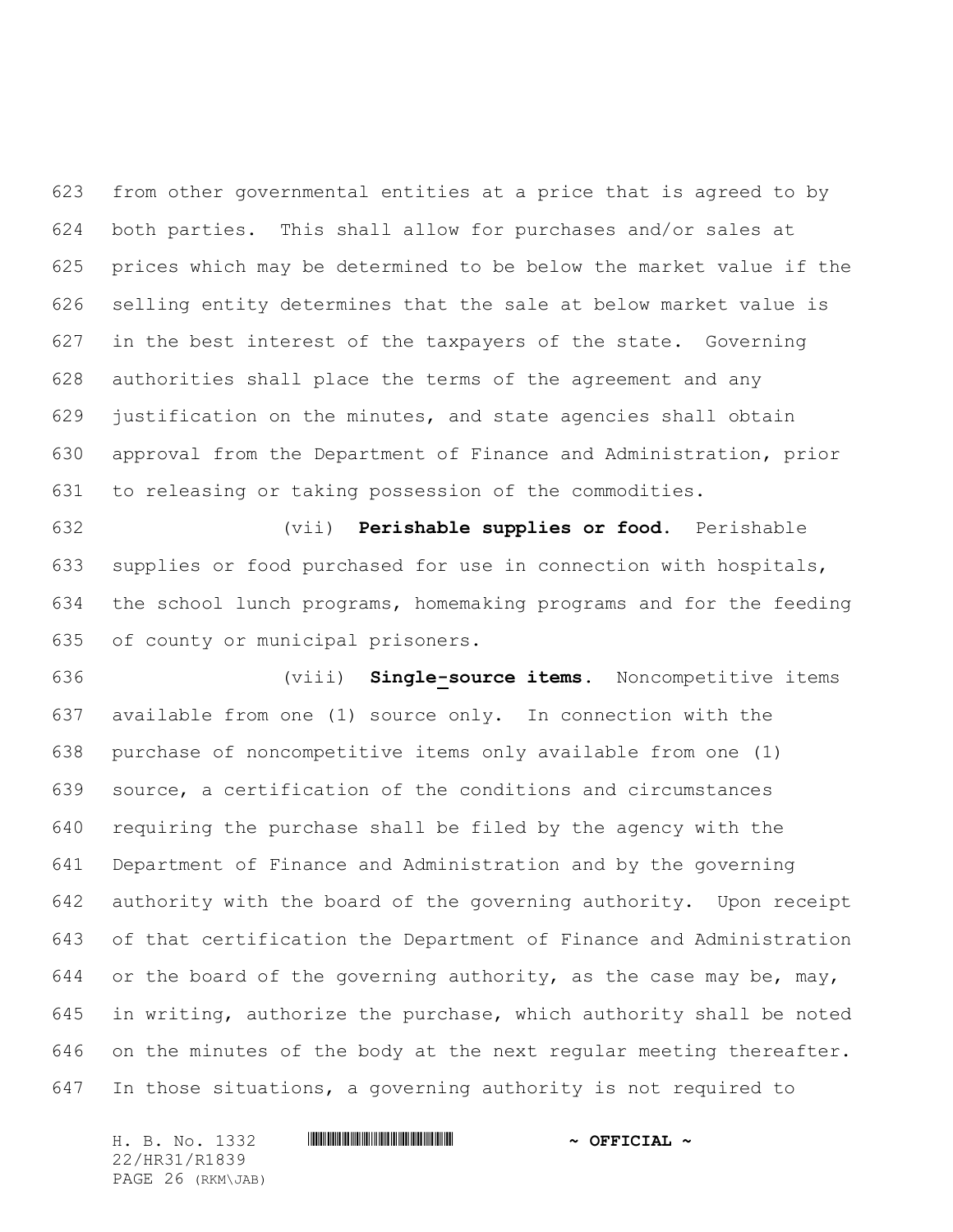obtain the approval of the Department of Finance and Administration. Following the purchase, the executive head of the state agency, or his designees, shall file with the Department of Finance and Administration, documentation of the purchase, including a description of the commodity purchased, the purchase price thereof and the source from whom it was purchased.

 (ix) **Waste disposal facility construction contracts.** Construction of incinerators and other facilities for disposal of solid wastes in which products either generated therein, such as steam, or recovered therefrom, such as materials for recycling, are to be sold or otherwise disposed of; however, in constructing such facilities, a governing authority or agency shall publicly issue requests for proposals, advertised for in the same manner as provided herein for seeking bids for public construction projects, concerning the design, construction, ownership, operation and/or maintenance of such facilities, wherein such requests for proposals when issued shall contain terms and conditions relating to price, financial responsibility, technology, environmental compatibility, legal responsibilities and such other matters as are determined by the governing authority or agency to be appropriate for inclusion; and after responses to the request for proposals have been duly received, the governing authority or agency may select the most qualified proposal or proposals on the basis of price, technology and other relevant factors and from such proposals, but not limited to the

H. B. No. 1332 **HRIBINING TERMIT AND A OFFICIAL ~** 22/HR31/R1839 PAGE 27 (RKM\JAB)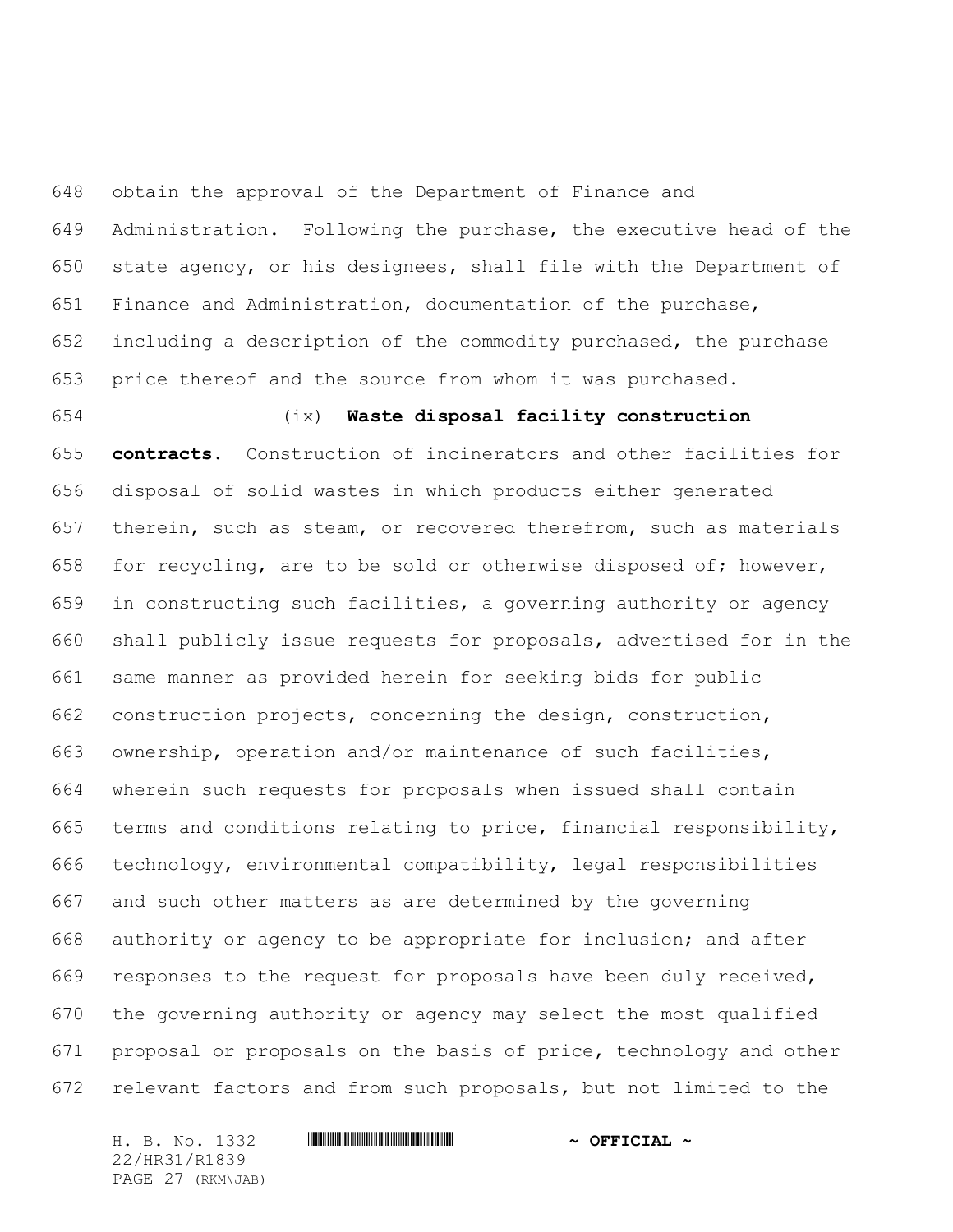terms thereof, negotiate and enter contracts with one or more of the persons or firms submitting proposals.

 (x) **Hospital group purchase contracts.** Supplies, commodities and equipment purchased by hospitals through group purchase programs pursuant to Section 31-7-38.

 (xi) **Information technology products.** Purchases of information technology products made by governing authorities under the provisions of purchase schedules, or contracts executed or approved by the Mississippi Department of Information Technology Services and designated for use by governing authorities.

 (xii) **Energy efficiency services and equipment.** Energy efficiency services and equipment acquired by school districts, community and junior colleges, institutions of higher learning and state agencies or other applicable governmental entities on a shared-savings, lease or lease-purchase basis pursuant to Section 31-7-14.

 (xiii) **Municipal electrical utility system fuel.** Purchases of coal and/or natural gas by municipally owned electric power generating systems that have the capacity to use both coal and natural gas for the generation of electric power.

 (xiv) **Library books and other reference materials.** Purchases by libraries or for libraries of books and periodicals; processed film, videocassette tapes, filmstrips and slides; recorded audiotapes, cassettes and diskettes; and any such items

H. B. No. 1332 **HRIBINING TERMIT AND A OFFICIAL ~** 22/HR31/R1839 PAGE 28 (RKM\JAB)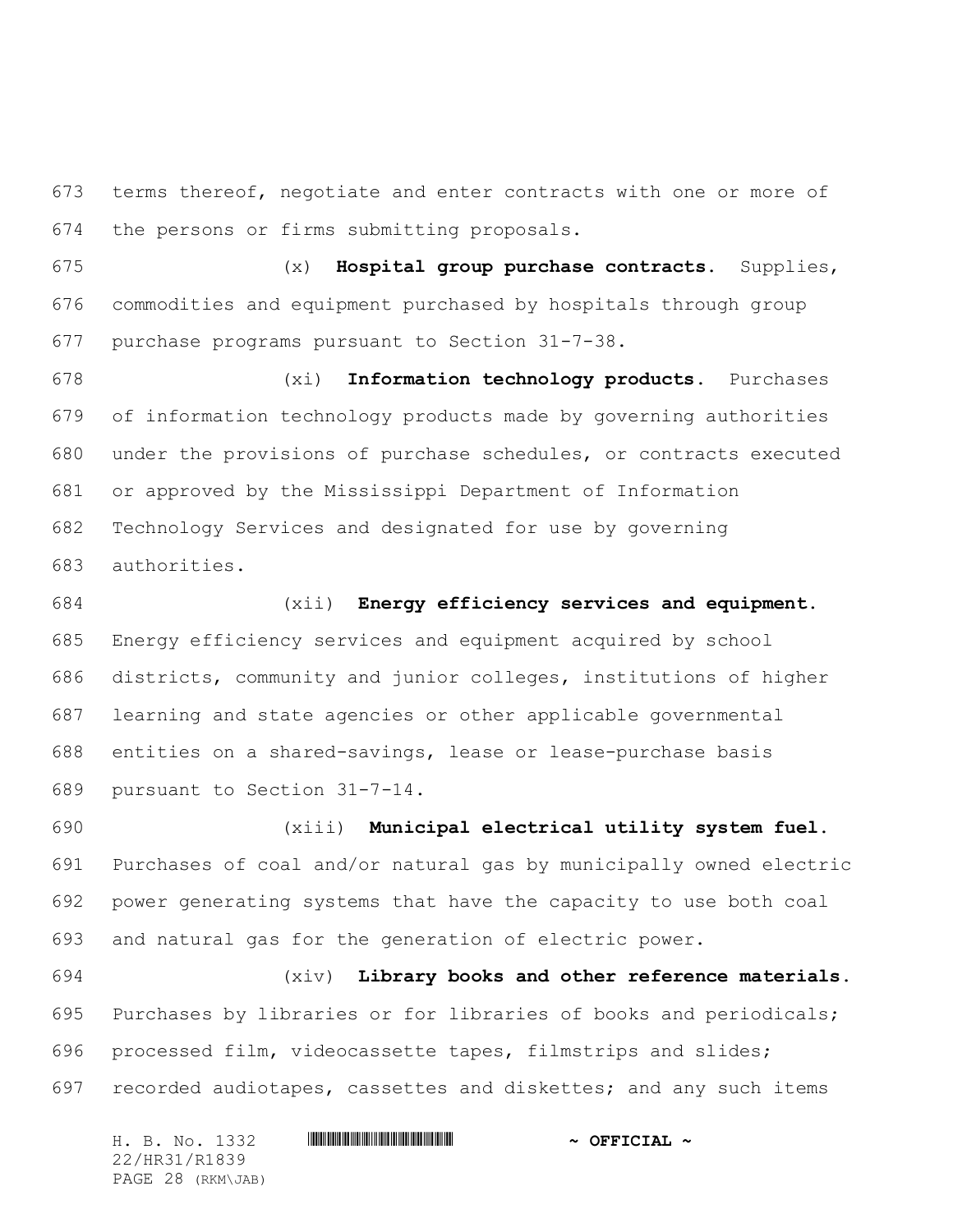as would be used for teaching, research or other information distribution; however, equipment such as projectors, recorders, audio or video equipment, and monitor televisions are not exempt under this subparagraph.

 (xv) **Unmarked vehicles.** Purchases of unmarked vehicles when such purchases are made in accordance with purchasing regulations adopted by the Department of Finance and Administration pursuant to Section 31-7-9(2).

 (xvi) **Election ballots.** Purchases of ballots printed pursuant to Section 23-15-351.

 (xvii) **Multichannel interactive video systems.** From and after July 1, 1990, contracts by Mississippi Authority for Educational Television with any private educational institution or private nonprofit organization whose purposes are educational in regard to the construction, purchase, lease or lease-purchase of facilities and equipment and the employment of personnel for providing multichannel interactive video systems (ITSF) in the school districts of this state.

 (xviii) **Purchases of prison industry products by the Department of Corrections, regional correctional facilities or privately owned prisons.** Purchases made by the Mississippi Department of Corrections, regional correctional facilities or 720 privately owned prisons involving any item that is manufactured, processed, grown or produced from the state's prison industries.

22/HR31/R1839 PAGE 29 (RKM\JAB)

H. B. No. 1332 \*HR31/R1839\* **~ OFFICIAL ~**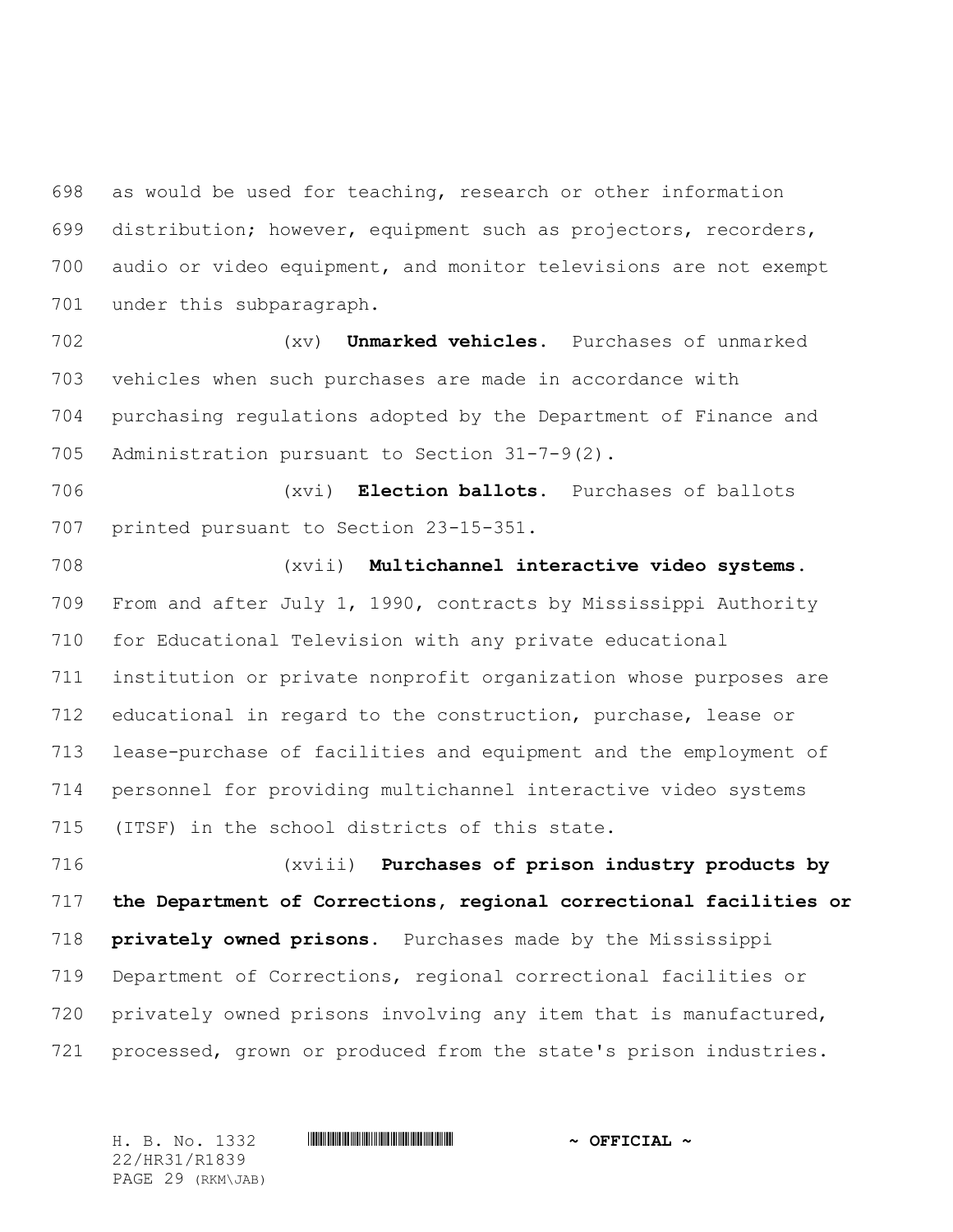(xix) **Undercover operations equipment.** Purchases of surveillance equipment or any other high-tech equipment to be used by law enforcement agents in undercover operations, provided that any such purchase shall be in compliance with regulations established by the Department of Finance and Administration.

 (xx) **Junior college books for rent.** Purchases by community or junior colleges of textbooks which are obtained for the purpose of renting such books to students as part of a book service system.

 (xxi) **Certain school district purchases.** Purchases of commodities made by school districts from vendors with which any levying authority of the school district, as defined in Section 37-57-1, has contracted through competitive bidding procedures for purchases of the same commodities.

 (xxii) **Garbage, solid waste and sewage contracts.** Contracts for garbage collection or disposal, contracts for solid waste collection or disposal and contracts for sewage collection or disposal.

 (xxiii) **Municipal water tank maintenance contracts.** Professional maintenance program contracts for the repair or maintenance of municipal water tanks, which provide professional services needed to maintain municipal water storage tanks for a fixed annual fee for a duration of two (2) or more years.

22/HR31/R1839 PAGE 30 (RKM\JAB)

H. B. No. 1332 \*HR31/R1839\* **~ OFFICIAL ~**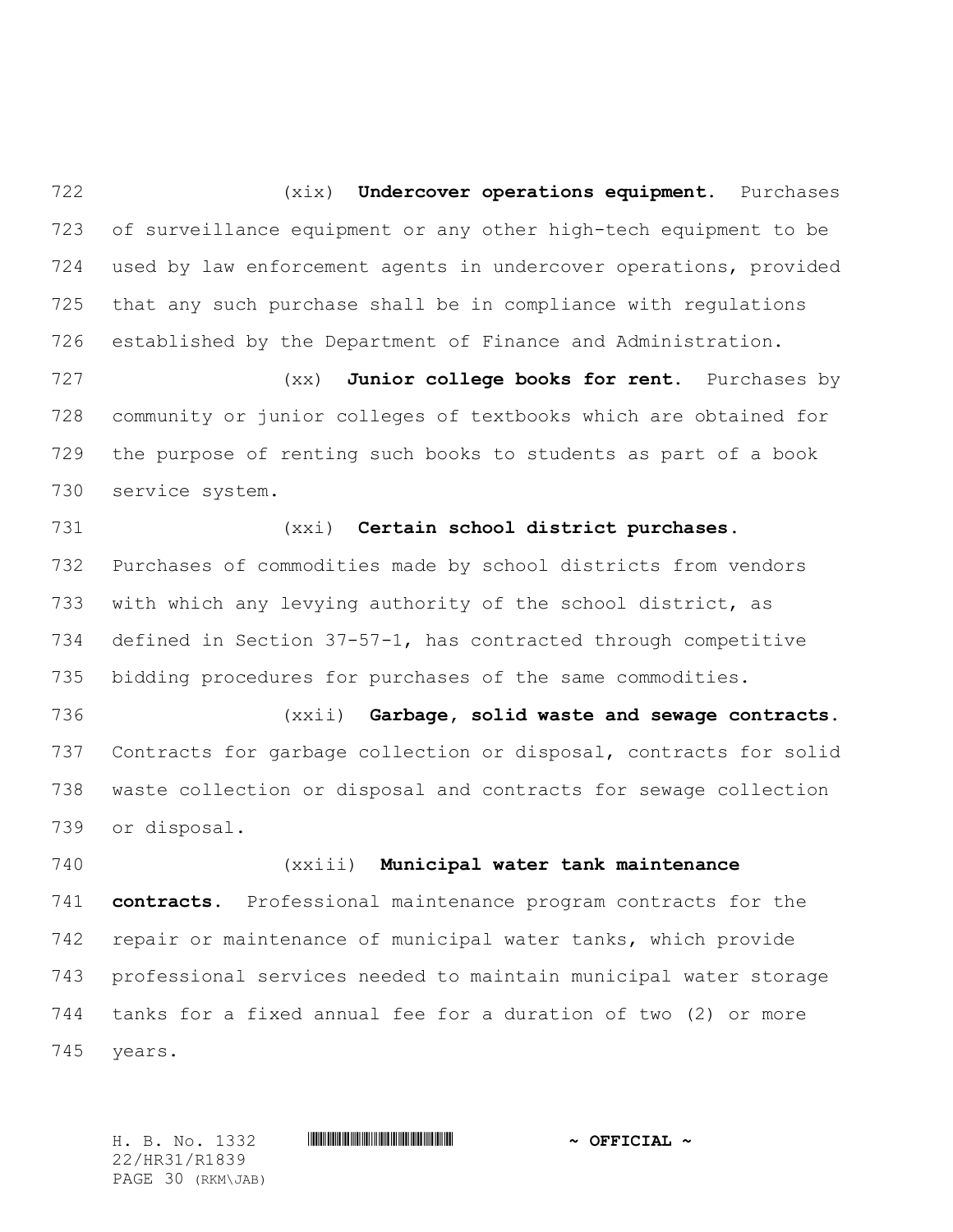(xxiv) **Purchases of Mississippi Industries for the Blind products.** Purchases made by state agencies or governing authorities involving any item that is manufactured, processed or produced by the Mississippi Industries for the Blind. (xxv) **Purchases of state-adopted textbooks.** Purchases of state-adopted textbooks by public school districts. (xxvi) **Certain purchases under the Mississippi Major Economic Impact Act.** Contracts entered into pursuant to the provisions of Section 57-75-9(2), (3) and (4). (xxvii) **Used heavy or specialized machinery or equipment for installation of soil and water conservation practices purchased at auction.** Used heavy or specialized machinery or equipment used for the installation and implementation of soil and water conservation practices or measures purchased subject to the restrictions provided in Sections 69-27-331 through 69-27-341. Any purchase by the State Soil and Water Conservation Commission under the exemption authorized by this subparagraph shall require advance authorization spread upon the minutes of the commission to include the listing of the item or items authorized to be purchased and the maximum bid authorized to be paid for each item or items. (xxviii) **Hospital lease of equipment or services.** Leases by hospitals of equipment or services if the leases are in

769 compliance with paragraph (1)(ii).

H. B. No. 1332 \*HR31/R1839\* **~ OFFICIAL ~** 22/HR31/R1839 PAGE 31 (RKM\JAB)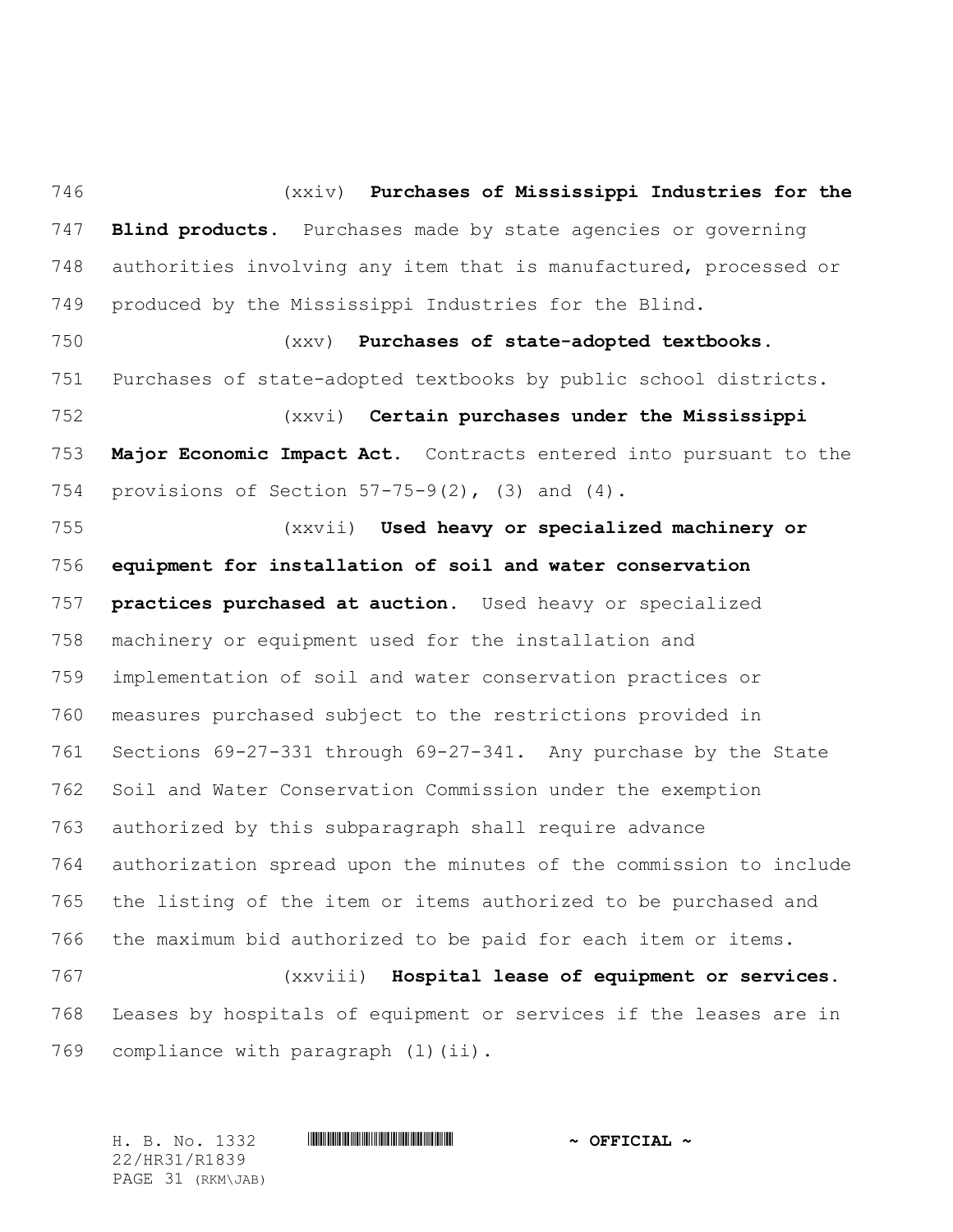(xxix) **Purchases made pursuant to qualified cooperative purchasing agreements.** Purchases made by certified purchasing offices of state agencies or governing authorities under cooperative purchasing agreements previously approved by the Office of Purchasing and Travel and established by or for any municipality, county, parish or state government or the federal government, provided that the notification to potential contractors includes a clause that sets forth the availability of the cooperative purchasing agreement to other governmental entities. Such purchases shall only be made if the use of the cooperative purchasing agreements is determined to be in the best interest of the governmental entity.

 (xxx) **School yearbooks.** Purchases of school yearbooks by state agencies or governing authorities; provided, however, that state agencies and governing authorities shall use for these purchases the RFP process as set forth in the Mississippi Procurement Manual adopted by the Office of Purchasing and Travel.

 (xxxi) **Design-build method of contracting and certain other contracts.** Contracts entered into under the provisions of Section 31-7-13.1, 37-101-44 or 65-1-85.

 (xxxii) **Toll roads and bridge construction projects.** Contracts entered into under the provisions of Section 65-43-1 or 65-43-3.

H. B. No. 1332 \*HR31/R1839\* **~ OFFICIAL ~** 22/HR31/R1839 PAGE 32 (RKM\JAB)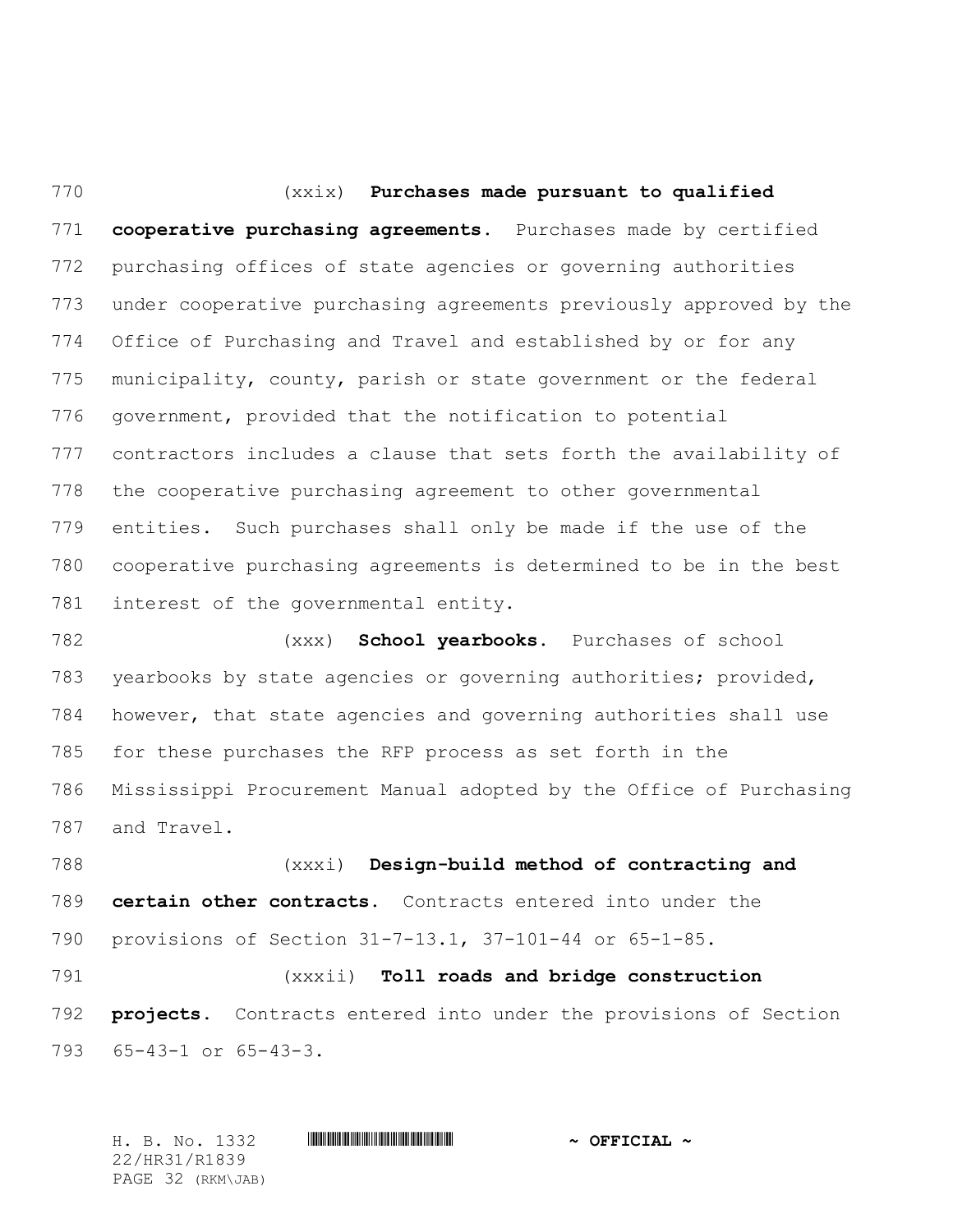(xxxiii) **Certain purchases under Section 57-1-221.** Contracts entered into pursuant to the provisions of Section 57-1-221.

 (xxxiv) **Certain transfers made pursuant to the provisions of Section 57-105-1(7).** Transfers of public property or facilities under Section 57-105-1(7) and construction related 800 to such public property or facilities.

 (xxxv) **Certain purchases or transfers entered into with local electrical power associations.** Contracts or agreements entered into under the provisions of Section 55-3-33.

 (xxxvi) **Certain purchases by an academic medical center or health sciences school**. Purchases by an academic medical center or health sciences school, as defined in Section 37-115-50, of commodities that are used for clinical purposes and 1. intended for use in the diagnosis of disease or other conditions or in the cure, mitigation, treatment or prevention of disease, and 2. medical devices, biological, drugs and radiation-emitting devices as defined by the United States Food and Drug Administration.

 (xxxvii) **Certain purchases made under the Alyce G. Clarke Mississippi Lottery Law.** Contracts made by the Mississippi Lottery Corporation pursuant to the Alyce G. Clarke Mississippi Lottery Law.

 (n) **Term contract authorization.** All contracts for the purchase of:

H. B. No. 1332 \*HR31/R1839\* **~ OFFICIAL ~** 22/HR31/R1839 PAGE 33 (RKM\JAB)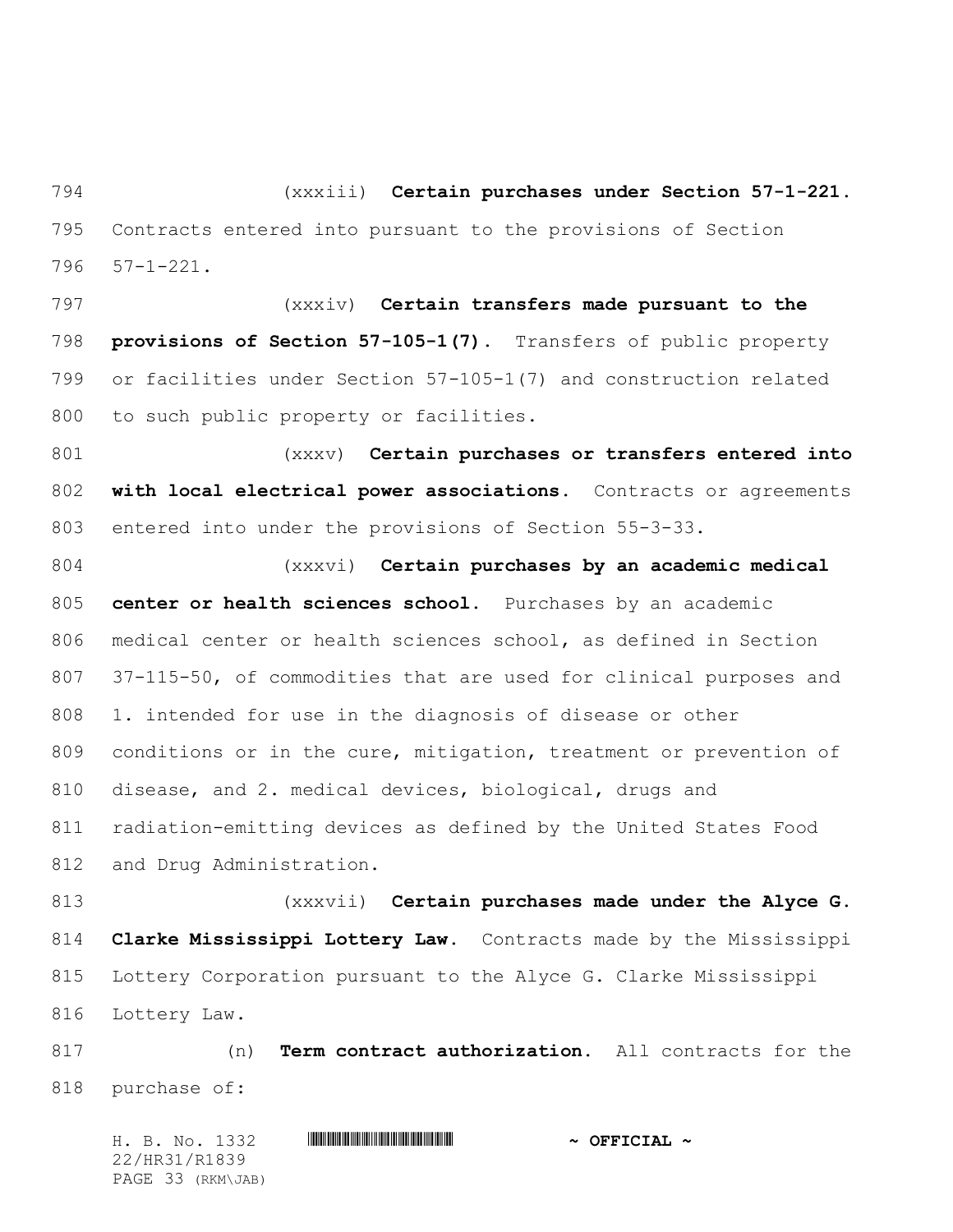819 (i) All contracts for the purchase of commodities, 820 equipment and public construction (including, but not limited to, repair and maintenance), may be let for periods of not more than sixty (60) months in advance, subject to applicable statutory provisions prohibiting the letting of contracts during specified periods near the end of terms of office. Term contracts for a period exceeding twenty-four (24) months shall also be subject to ratification or cancellation by governing authority boards taking office subsequent to the governing authority board entering the contract.

 (ii) Bid proposals and contracts may include price adjustment clauses with relation to the cost to the contractor based upon a nationally published industry-wide or nationally published and recognized cost index. The cost index used in a price adjustment clause shall be determined by the Department of Finance and Administration for the state agencies and by the governing board for governing authorities. The bid proposal and contract documents utilizing a price adjustment clause shall contain the basis and method of adjusting unit prices for the change in the cost of such commodities, equipment and public construction.

 (o) **Purchase law violation prohibition and vendor penalty.** No contract or purchase as herein authorized shall be made for the purpose of circumventing the provisions of this section requiring competitive bids, nor shall it be lawful for any

H. B. No. 1332 **HRIBINING TERMIT AND A OFFICIAL ~** 22/HR31/R1839 PAGE 34 (RKM\JAB)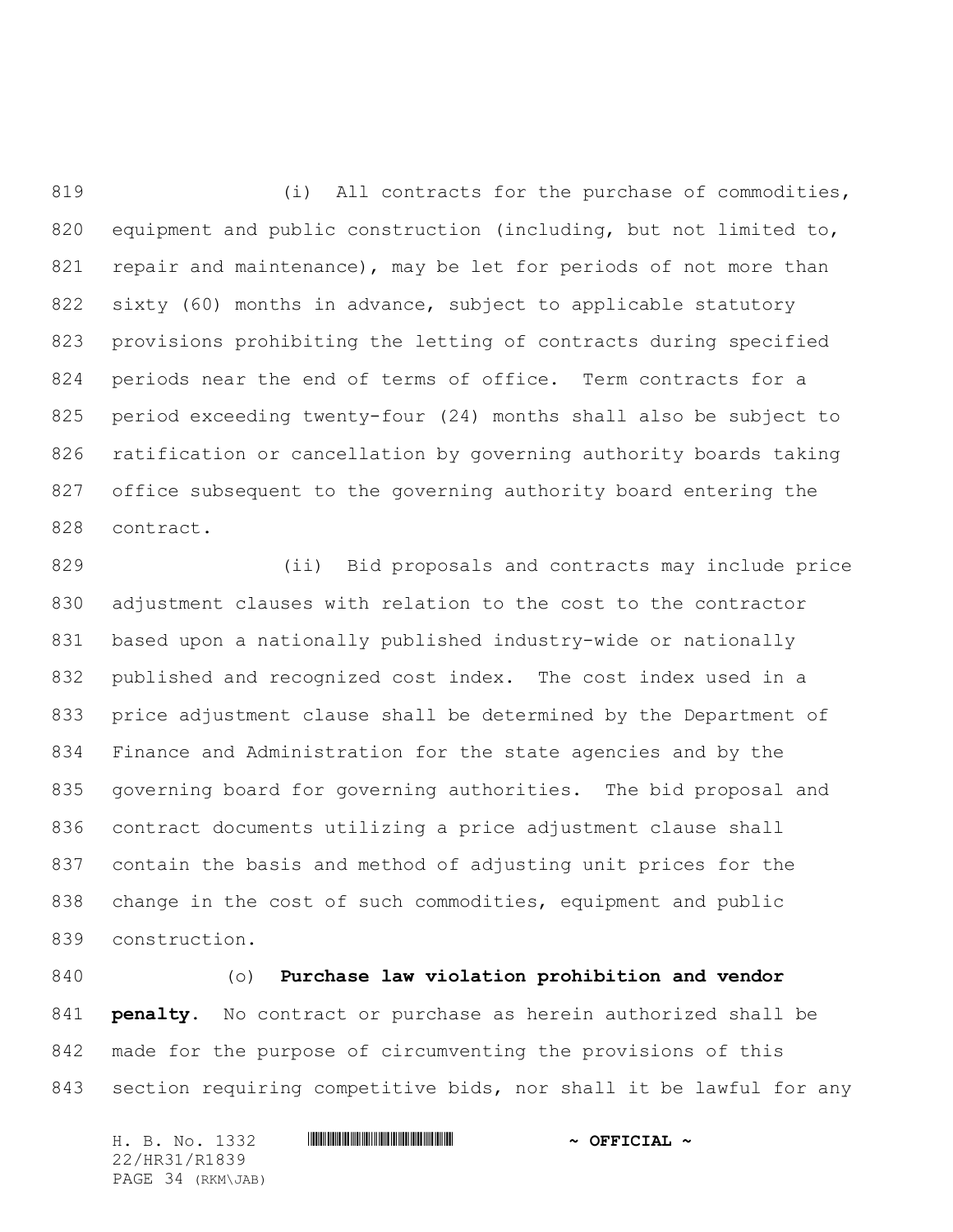person or concern to submit individual invoices for amounts within those authorized for a contract or purchase where the actual value of the contract or commodity purchased exceeds the authorized amount and the invoices therefor are split so as to appear to be authorized as purchases for which competitive bids are not required. Submission of such invoices shall constitute a misdemeanor punishable by a fine of not less than Five Hundred Dollars (\$500.00) nor more than One Thousand Dollars (\$1,000.00), or by imprisonment for thirty (30) days in the county jail, or both such fine and imprisonment. In addition, the claim or claims submitted shall be forfeited.

 (p) **Electrical utility petroleum-based equipment purchase procedure.** When in response to a proper advertisement therefor, no bid firm as to price is submitted to an electric utility for power transformers, distribution transformers, power breakers, reclosers or other articles containing a petroleum product, the electric utility may accept the lowest and best bid 861 therefor although the price is not firm.

 (q) **Fuel management system bidding procedure.** Any governing authority or agency of the state shall, before contracting for the services and products of a fuel management or fuel access system, enter into negotiations with not fewer than two (2) sellers of fuel management or fuel access systems for competitive written bids to provide the services and products for the systems. In the event that the governing authority or agency

H. B. No. 1332 \*HR31/R1839\* **~ OFFICIAL ~** 22/HR31/R1839 PAGE 35 (RKM\JAB)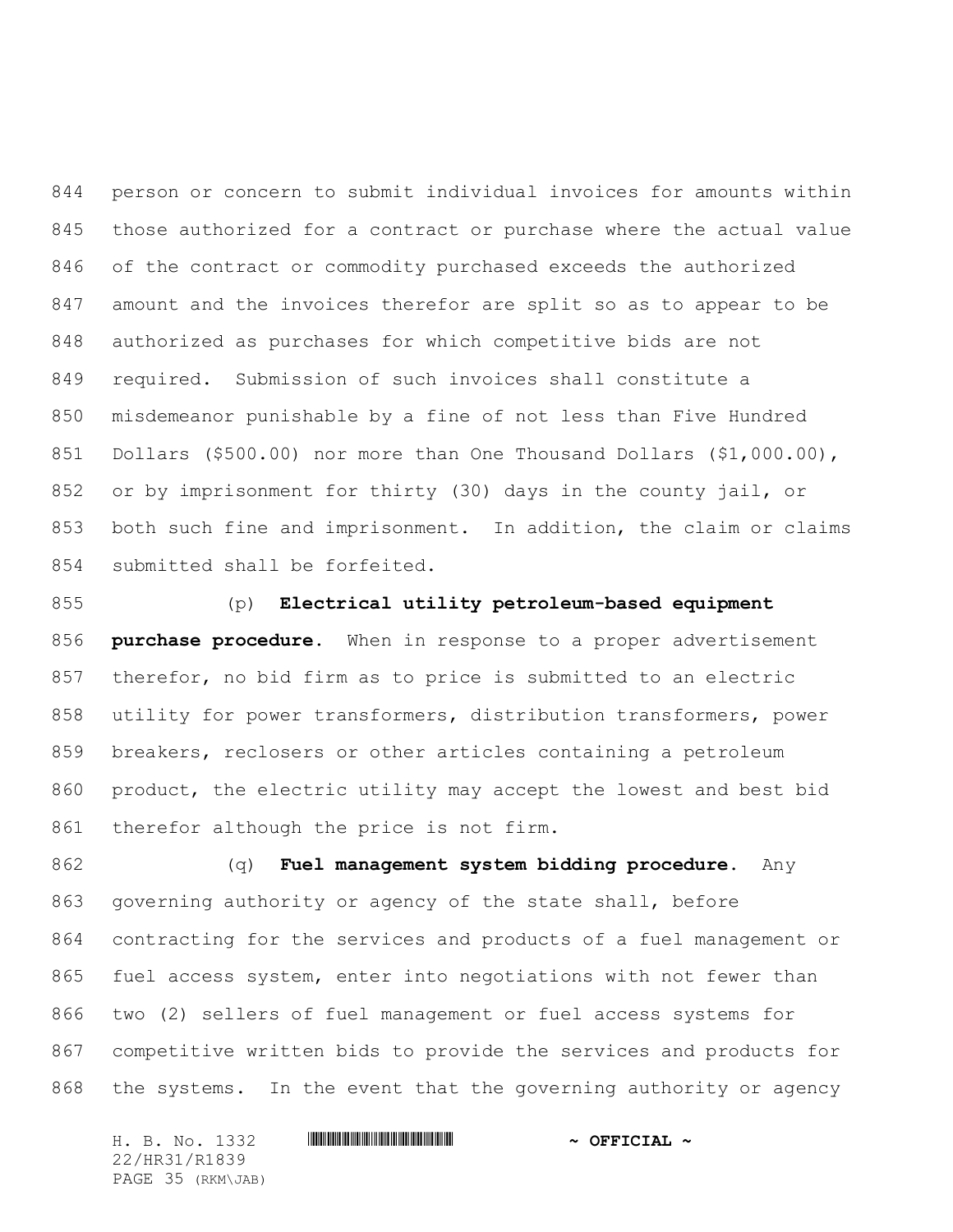cannot locate two (2) sellers of such systems or cannot obtain bids from two (2) sellers of such systems, it shall show proof that it made a diligent, good-faith effort to locate and negotiate with two (2) sellers of such systems. Such proof shall include, but not be limited to, publications of a request for proposals and letters soliciting negotiations and bids. For purposes of this 875 paragraph  $(q)$ , a fuel management or fuel access system is an automated system of acquiring fuel for vehicles as well as management reports detailing fuel use by vehicles and drivers, and the term "competitive written bid" shall have the meaning as defined in paragraph (b) of this section. Governing authorities and agencies shall be exempt from this process when contracting for the services and products of fuel management or fuel access systems under the terms of a state contract established by the Office of Purchasing and Travel.

 (r) **Solid waste contract proposal procedure.** Before entering into any contract for garbage collection or disposal, contract for solid waste collection or disposal or contract for sewage collection or disposal, which involves an expenditure of more than Fifty Thousand Dollars (\$50,000.00), a governing authority or agency shall issue publicly a request for proposals concerning the specifications for such services which shall be advertised for in the same manner as provided in this section for seeking bids for purchases which involve an expenditure of more than the amount provided in paragraph (c) of this section. Any

H. B. No. 1332 **HRIBINING TERMIT AND A OFFICIAL ~** 22/HR31/R1839 PAGE 36 (RKM\JAB)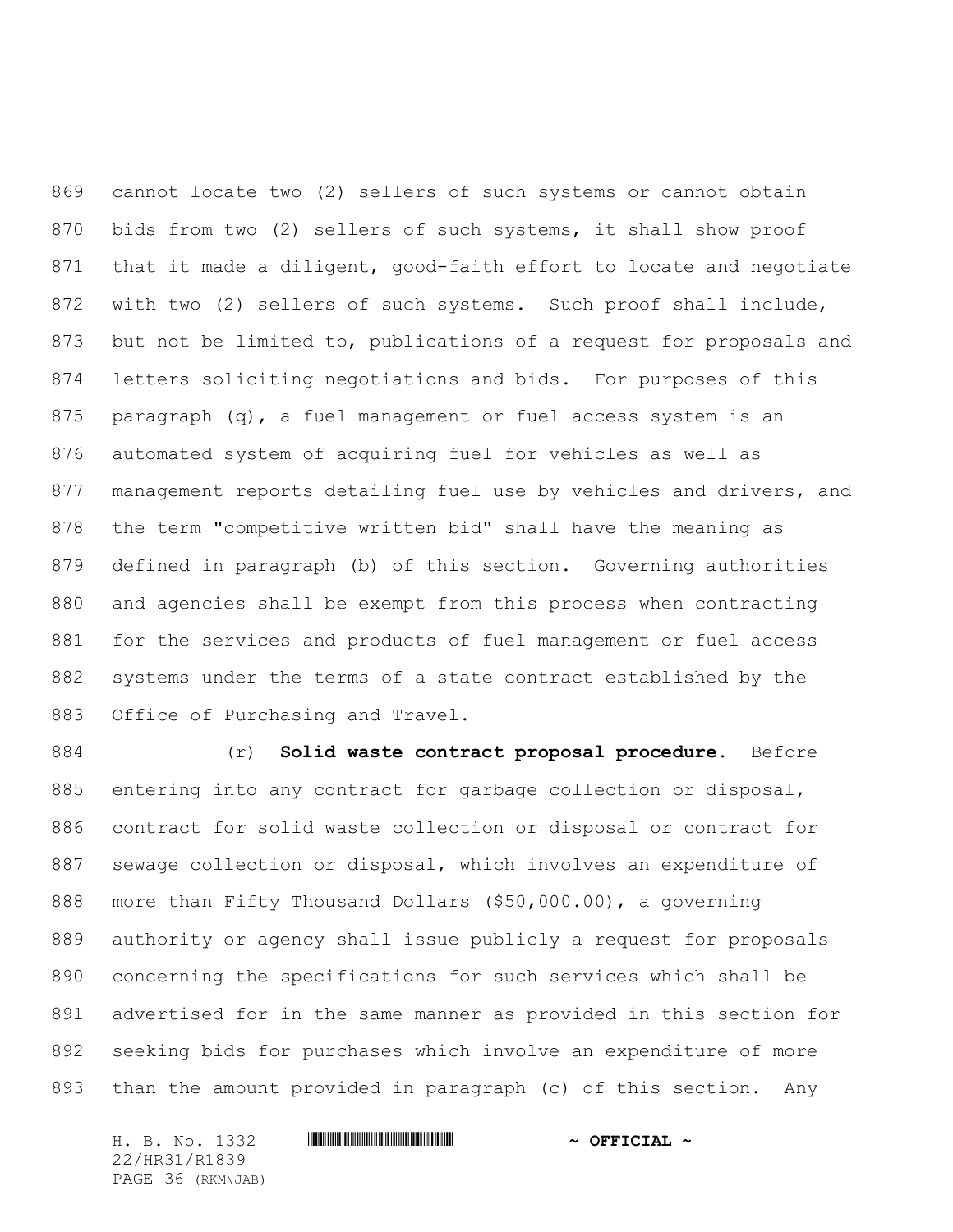request for proposals when issued shall contain terms and conditions relating to price, financial responsibility, technology, legal responsibilities and other relevant factors as are determined by the governing authority or agency to be appropriate for inclusion; all factors determined relevant by the governing authority or agency or required by this paragraph (r) shall be duly included in the advertisement to elicit proposals. After responses to the request for proposals have been duly received, the governing authority or agency shall select the most qualified proposal or proposals on the basis of price, technology and other relevant factors and from such proposals, but not limited to the terms thereof, negotiate and enter into contracts with one or more of the persons or firms submitting proposals. If the governing authority or agency deems none of the proposals to be qualified or otherwise acceptable, the request for proposals process may be reinitiated. Notwithstanding any other provisions of this paragraph, where a county with at least thirty-five thousand (35,000) nor more than forty thousand (40,000) population, according to the 1990 federal decennial census, owns or operates a solid waste landfill, the governing authorities of any other county or municipality may contract with the governing authorities of the county owning or operating the landfill, pursuant to a resolution duly adopted and spread upon the minutes 917 of each governing authority involved, for garbage or solid waste collection or disposal services through contract negotiations.

H. B. No. 1332 **HRIBINING TERMIT AND A OFFICIAL ~** 22/HR31/R1839 PAGE 37 (RKM\JAB)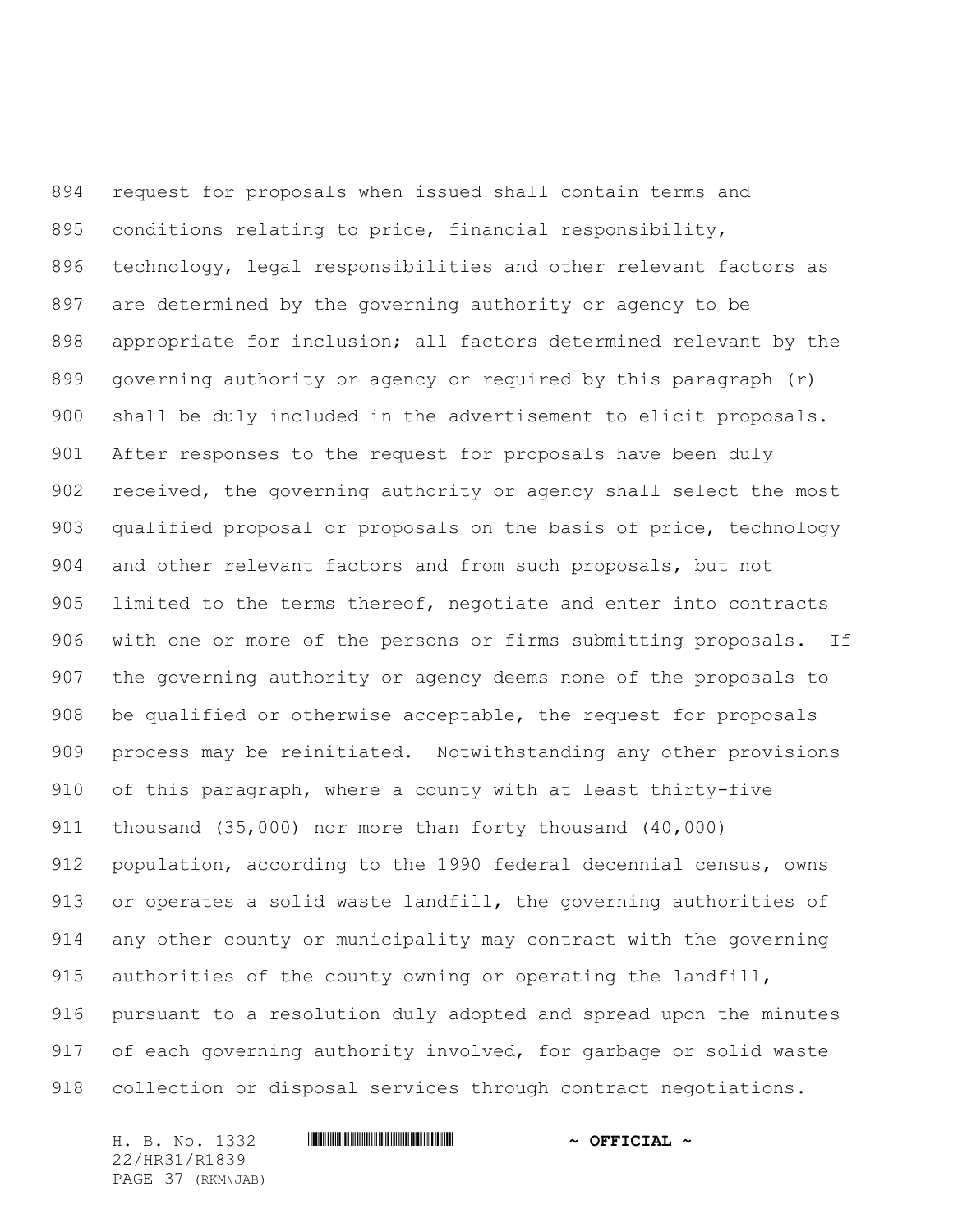(s) **Minority set-aside authorization.** Notwithstanding any provision of this section to the contrary, any agency or 921 governing authority, by order placed on its minutes, may, in its discretion, set aside not more than twenty percent (20%) of its anticipated annual expenditures for the purchase of commodities from minority businesses; however, all such set-aside purchases shall comply with all purchasing regulations promulgated by the Department of Finance and Administration and shall be subject to bid requirements under this section. Set-aside purchases for which competitive bids are required shall be made from the lowest and best minority business bidder. For the purposes of this paragraph, the term "minority business" means a business which is owned by a majority of persons who are United States citizens or permanent resident aliens (as defined by the Immigration and Naturalization Service) of the United States, and who are Asian, Black, Hispanic or Native American, according to the following definitions:

 (i) "Asian" means persons having origins in any of 937 the original people of the Far East, Southeast Asia, the Indian 938 subcontinent, or the Pacific Islands.

 (ii) "Black" means persons having origins in any black racial group of Africa.

 (iii) "Hispanic" means persons of Spanish or Portuguese culture with origins in Mexico, South or Central America, or the Caribbean Islands, regardless of race.

H. B. No. 1332 **HRIBINING TERMIT AND A OFFICIAL ~** 22/HR31/R1839 PAGE 38 (RKM\JAB)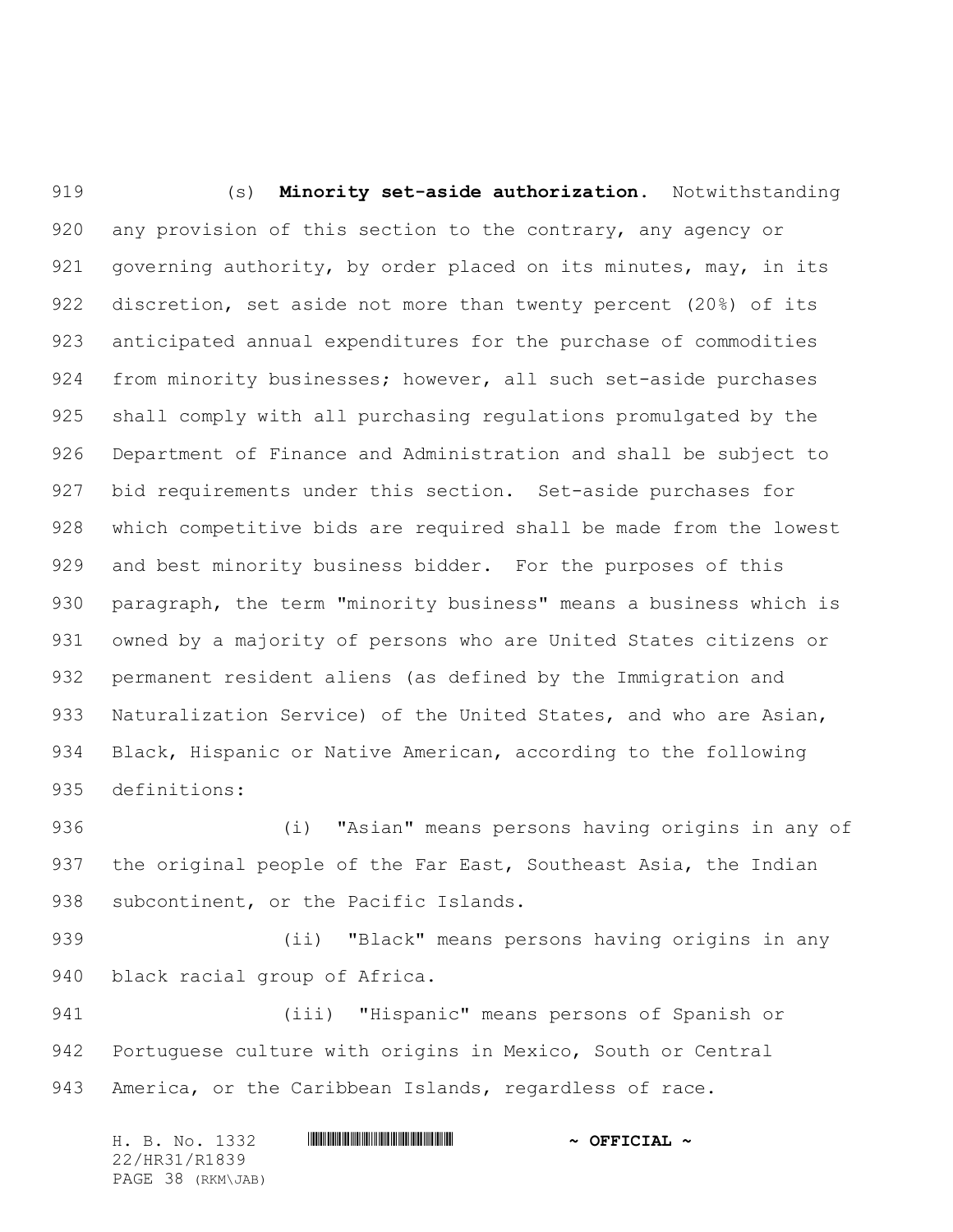(iv) "Native American" means persons having origins in any of the original people of North America, including American Indians, Eskimos and Aleuts.

 (t) **Construction punch list restriction.** The architect, engineer or other representative designated by the agency or governing authority that is contracting for public construction or renovation may prepare and submit to the contractor only one (1) preliminary punch list of items that do not meet the contract requirements at the time of substantial completion and one (1) final list immediately before final completion and final payment.

 (u) **Procurement of construction services by state institutions of higher learning.** Contracts for privately financed construction of auxiliary facilities on the campus of a state institution of higher learning may be awarded by the Board of Trustees of State Institutions of Higher Learning to the lowest and best bidder, where sealed bids are solicited, or to the offeror whose proposal is determined to represent the best value to the citizens of the State of Mississippi, where requests for proposals are solicited.

 (v) **Insurability of bidders for public construction or other public contracts.** In any solicitation for bids to perform public construction or other public contracts to which this section applies, including, but not limited to, contracts for repair and maintenance, for which the contract will require

H. B. No. 1332 **HRIBINING TERMIT AND A OFFICIAL ~** 22/HR31/R1839 PAGE 39 (RKM\JAB)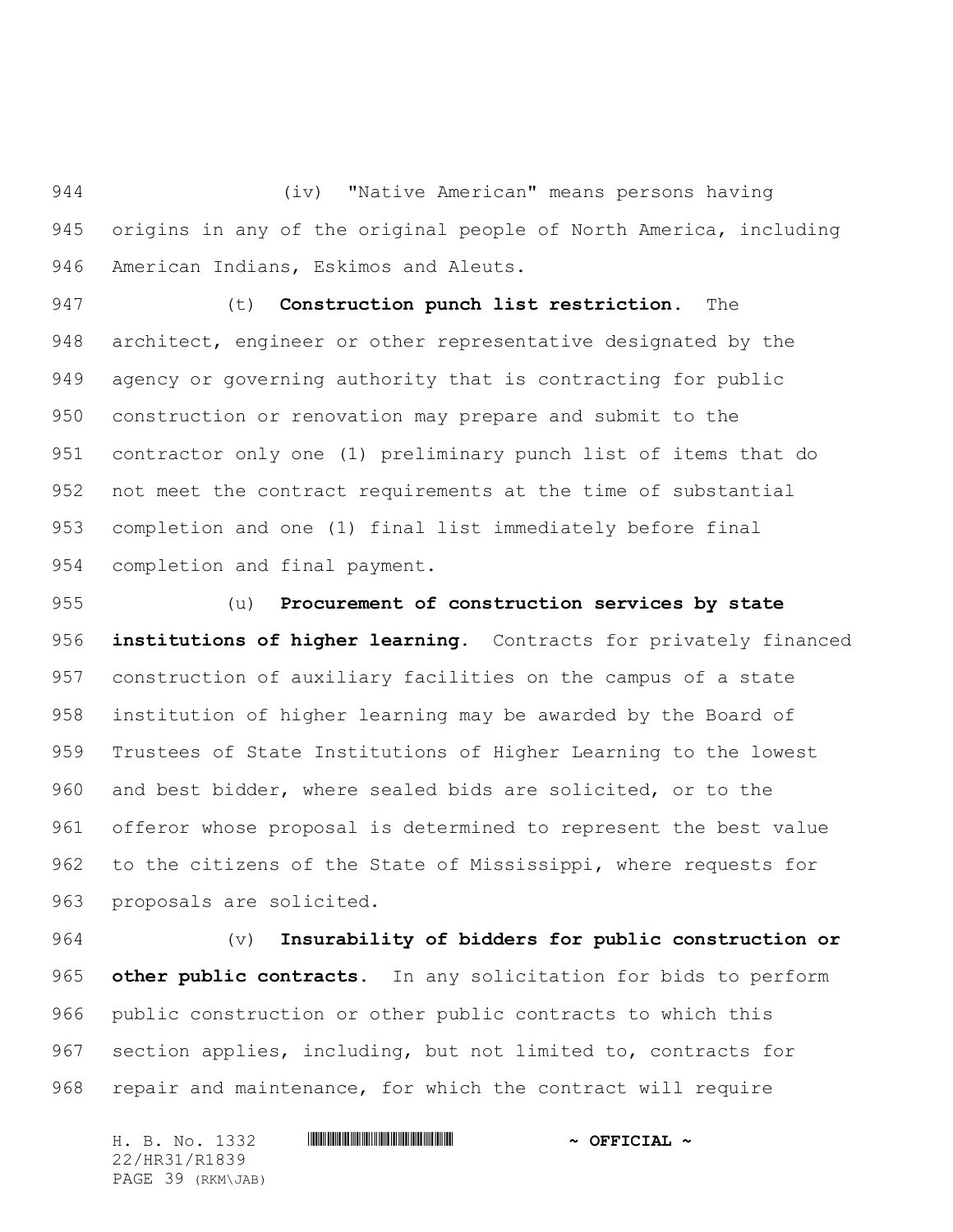insurance coverage in an amount of not less than One Million Dollars (\$1,000,000.00), bidders shall be permitted to either submit proof of current insurance coverage in the specified amount or demonstrate ability to obtain the required coverage amount of insurance if the contract is awarded to the bidder. Proof of insurance coverage shall be submitted within five (5) business days from bid acceptance.

 (w) **Purchase authorization clarification.** Nothing in this section shall be construed as authorizing any purchase not authorized by law.

 **SECTION 3.** Section 25-53-191, Mississippi Code of 1972, is brought forward as follows:

 25-53-191. (1) For the purposes of this section, the following terms shall have the meanings ascribed to them in this section unless the context otherwise clearly requires:

 (a) "Department" means the Mississippi Department of Information Technology.

 (b) "State agency" means any agency, department, commission, board, bureau, institution or other instrumentality of the state.

 (c) "Wireless communication device" means a cellular telephone, pager or a personal digital assistant device having wireless communication capability.

992 (2) Before a wireless communication device may be assigned, issued or made available to an agency officer or employee, the

H. B. No. 1332 **HRIBINING TERMIT AND A OFFICIAL ~** 22/HR31/R1839 PAGE 40 (RKM\JAB)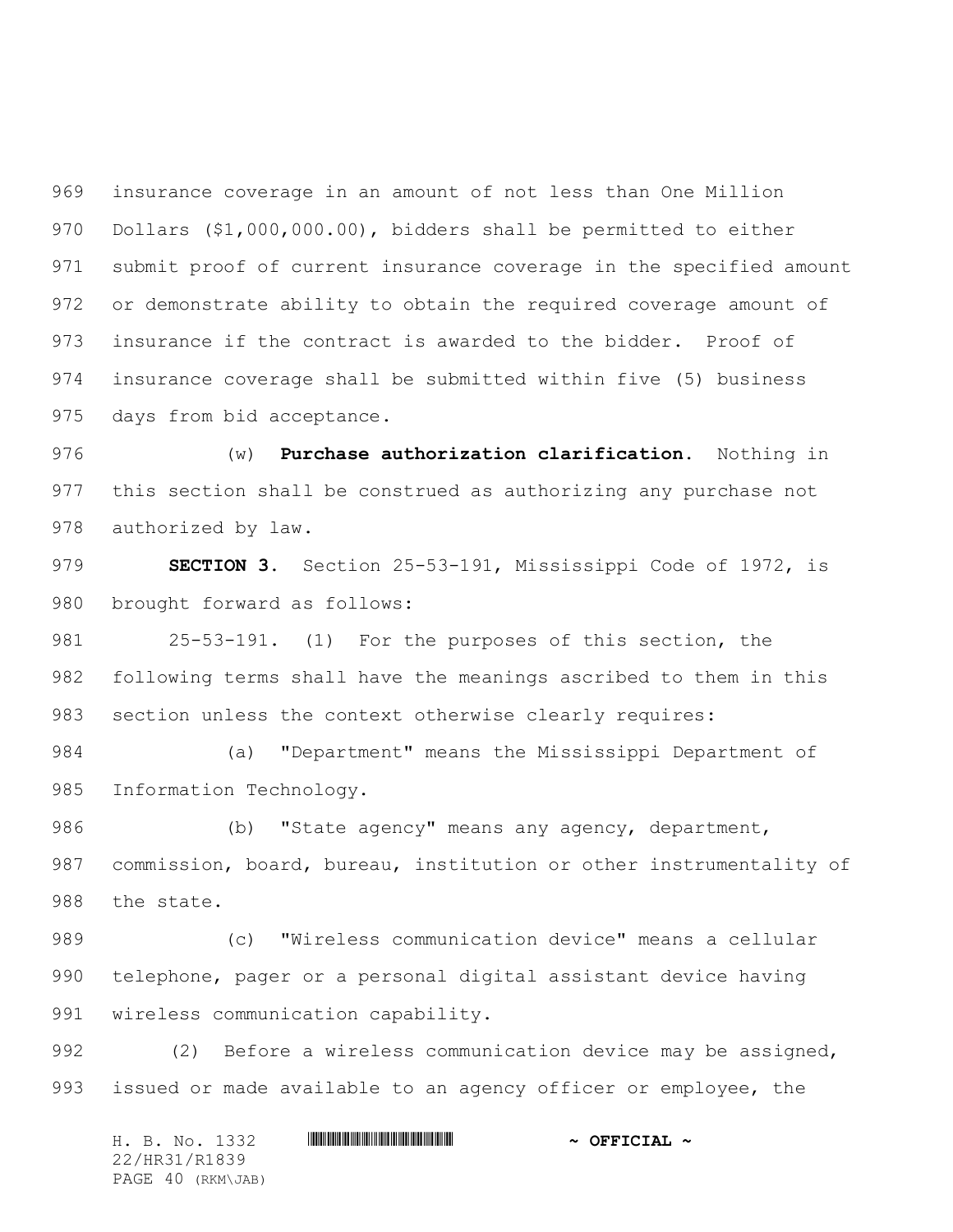agency head, or his designee, shall sign a statement certifying the need or reason for issuing the device. No officer or employee of any state agency, except for an officer or employee of the Mississippi Emergency Management Agency, shall be assigned or issued more than one (1) such wireless communication device. No 999 officer or employee of any state agency to whom has been assigned, issued or made available the use of a wireless communication device, the cost of which is paid through the use of public funds, shall use such device for personal use.

 (3) A state agency shall not reimburse any officer or employee for use of his or her personal wireless communication device.

 (4) Every state agency that, at the expense of the state agency, assigns, issues or makes available to any of its officers or employees a wireless communication device shall obtain and maintain detailed billing for every wireless communication device account. A list of approved vendors for the procurement of wireless communication devices and the delivery of wireless communication device services shall be developed for all state agencies by the Mississippi Department of Information Technology Services in conjunction with the Wireless Communication Commission created in Section 25-53-171. The department, in conjunction with the Wireless Communication Commission, shall exercise the option of selecting one (1) vendor from which to procure wireless communication devices and to provide wireless communication device

H. B. No. 1332 \*HR31/R1839\* **~ OFFICIAL ~** 22/HR31/R1839 PAGE 41 (RKM\JAB)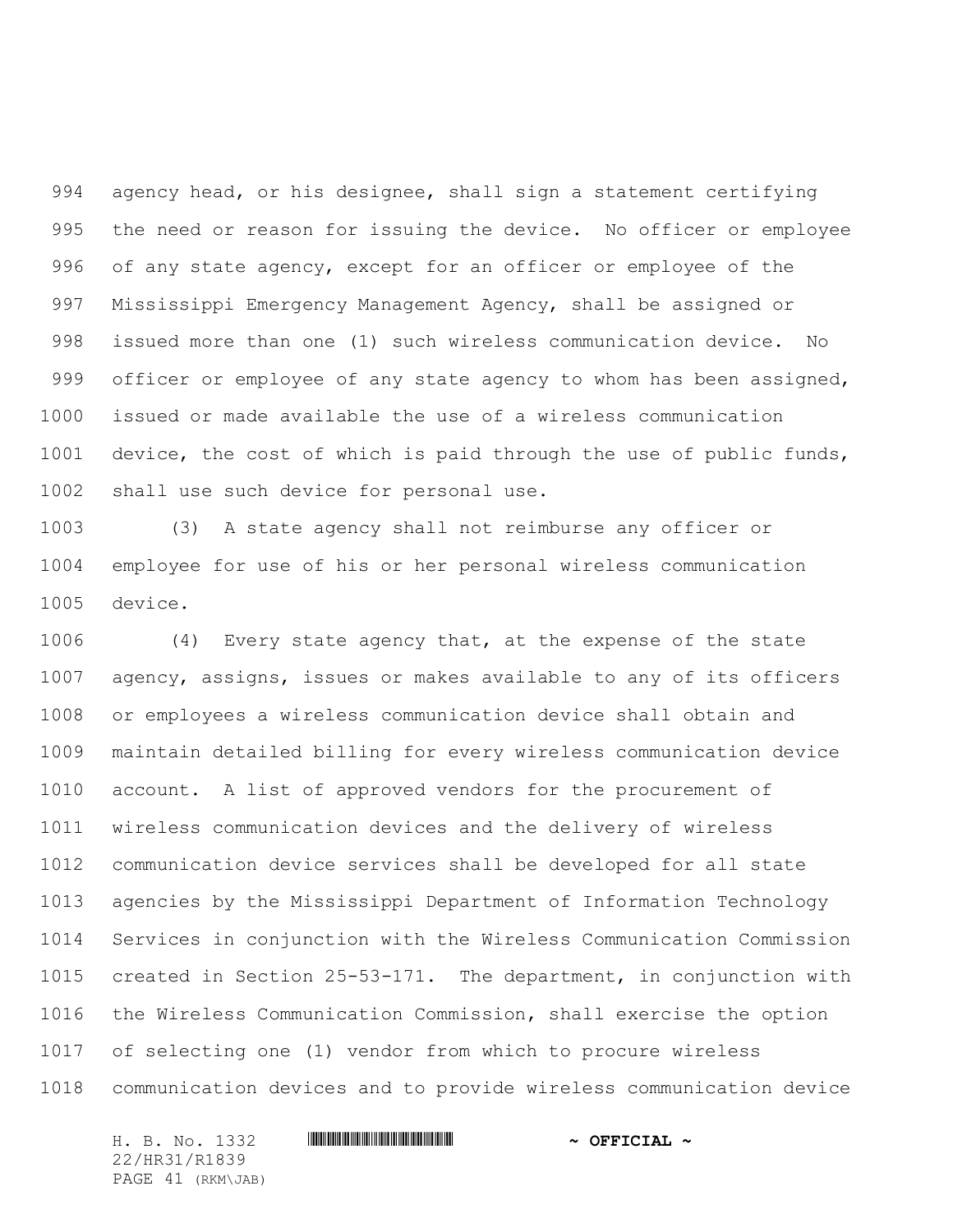services, or if it deems such to be most advantageous to the state agencies, it may select multiple vendors. The department, in conjunction with the Wireless Communication Commission, shall select a vendor or vendors on the basis of lowest and best bid proposals. A state agency may not procure a wireless communication device from any vendor or contract for wireless communication device services with any vendor unless the vendor appears on the list approved by the department, in conjunction with the Wireless Communication Commission. A contract entered into in violation of this section shall be void and unenforceable.

 (5) The department shall promulgate a model acceptable use policy defining the appropriate use of all wireless communication devices. The acceptable use policy should specify that these resources, including both devices and services, are provided at the state agency's expense as tools for accomplishing the business missions of the state agency; that all those resources are for business use; and that more than incidental personal use of those resources is prohibited. The acceptable use policy should require that each official and employee issued one (1) of the above devices or authorized to access one (1) of the above services sign the policy and that the signed copy be placed in the personnel file of the official or employee. The acceptable use policy should also require that the use of these resources be tracked, verified and signed by the official or employee and the supervisor of the official or employee at each billing cycle or other

H. B. No. 1332 \*HR31/R1839\* **~ OFFICIAL ~** 22/HR31/R1839 PAGE 42 (RKM\JAB)